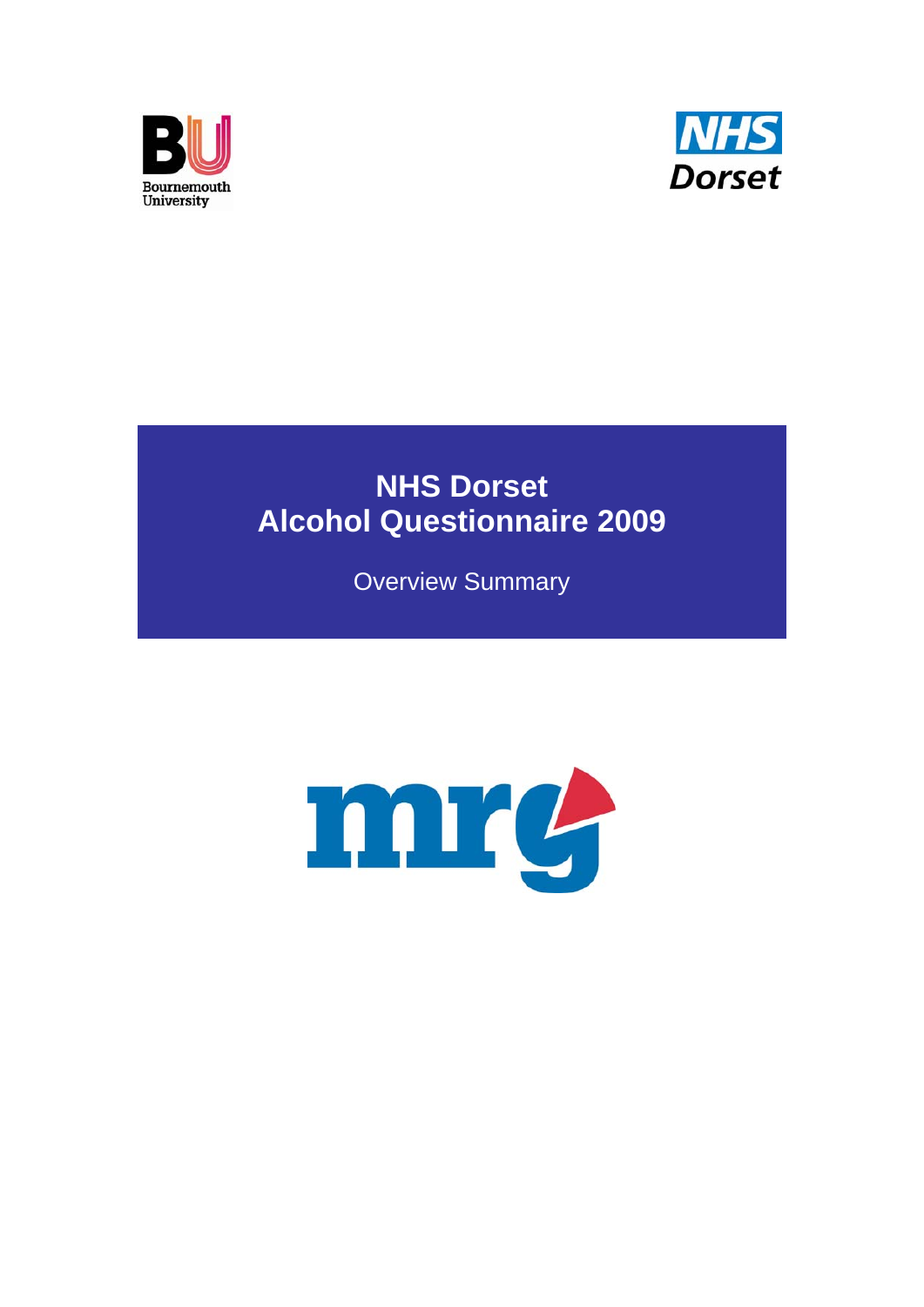# **Introduction**

NHS Dorset is undertaking a review to enable it to identify the most appropriate way of delivering alcohol services to the Dorset population. NHS Dorset is looking to further its understanding of drinking habits in Dorset and to allow effective planning for future health needs and information campaigns.

NHS Dorset has commissioned MRG, based at Bournemouth University, to undertake this research. MRG aims to be a key independent resource for the provision and interpretation of market intelligence for its clients. The group offers expertise, experience and advice in the field of market research, tailored to suit the needs of individual organisations. MRG has specialised in consultation of this sort, and has numerous projects to its name.

This report is an initial overview report, including an initial assessment of response rates, headline results, respondent demographics and panel response.

# **The Market Research Group**

The Market Research Group (MRG) is an independent market research agency based within Bournemouth University. We are a full service agency, with our trained staff giving us the ability to conduct desk research, quantitative and qualitative projects.

We specialise in providing market research and intelligence services to public sector organisations, and organisations within the academic, tourism and heritage sectors. The group has built up a wealth of unrivalled expertise, knowledge and benchmarking information in these sectors at a national, regional and local level.

We work in partnership with our clients and focus on adding value at every stage of the research process together with a cost effective and flexible service. The Market Research Group is able to bring a considered and practical approach to research and offer innovative research solutions to maximum effect.

MRG adheres to the Market Research Society's (MRS) code of conduct and the Data Protection Act 1998, which ensures that both our clients and respondents are treated fairly.

#### **Methodology:**

**Methodology overview:** The methodology utilised was a postal survey of panel members. Data provided within this initial report is raw but can be weighted to ensure accurate reflection of the demographic profile of the population.

**Response Rate:** The questionnaire was sent to the full panel (2265 members). 1257 members returned completed questionnaires; this is a response rate of 55%.

A sample of 1257 implies that the results are representative of the entire target population to within  $\pm$  2.76% at the 95% confidence level (i.e. there is only 1 chance in 20 of the margin of error contained within the results being greater than 2.76%).

**Questionnaire Design:** The questionnaire was designed by MRG, in conjunction with NHS Dorset, specifically to fulfil the research objectives of this project. The questions included; pre-coded (tick response), open-ended, rating and ranking questions.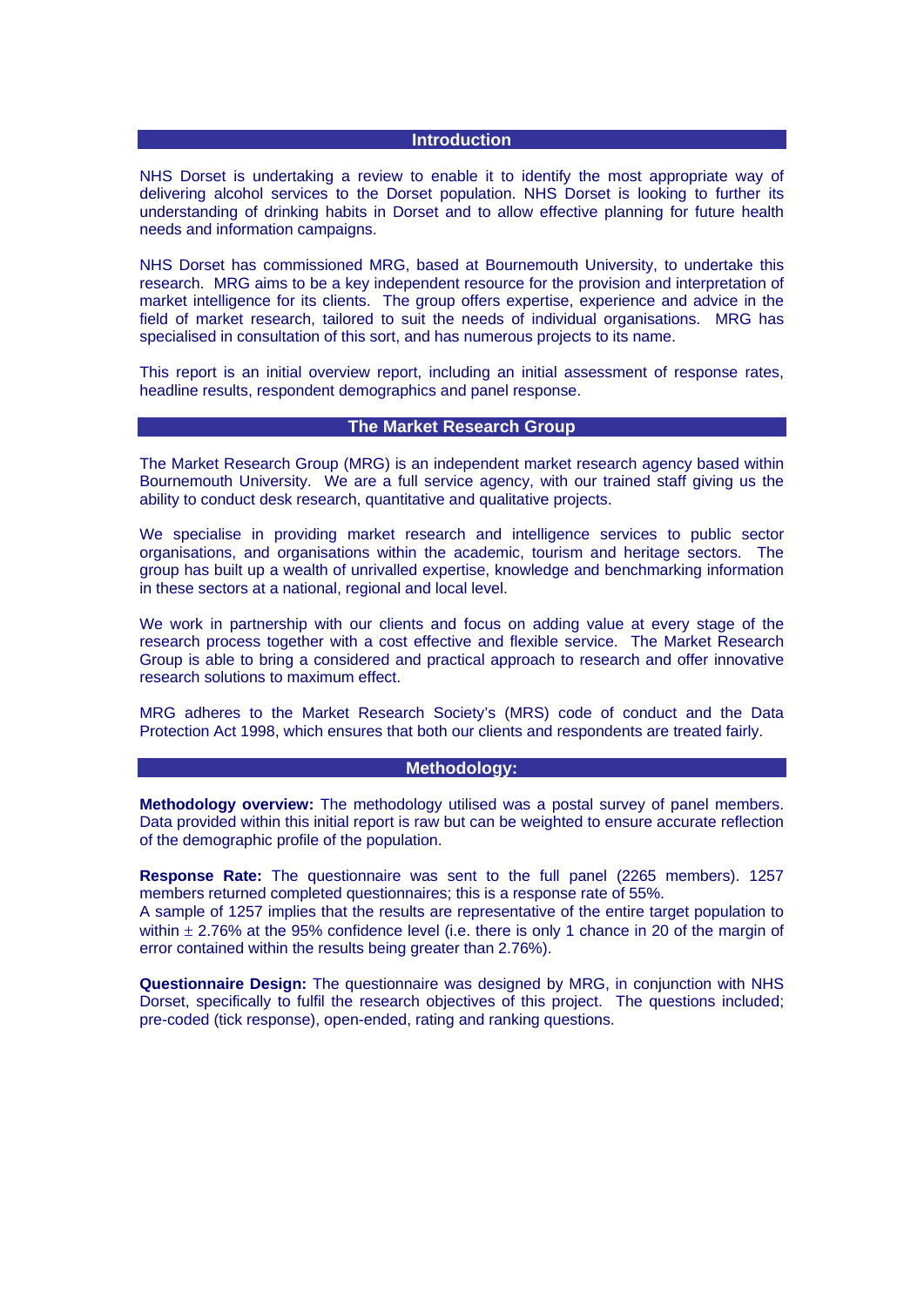| <b>Contents</b>                              |                   |  |  |  |  |  |
|----------------------------------------------|-------------------|--|--|--|--|--|
| <b>Experience of Alcohol</b>                 |                   |  |  |  |  |  |
| <b>Alcohol related behaviours</b>            | $\overline{2}$    |  |  |  |  |  |
| Anti-social behaviour related to alcohol     | 5                 |  |  |  |  |  |
| <b>Personal Experience of Alcohol</b>        | 6                 |  |  |  |  |  |
| <b>Change in alcohol consumption</b>         | $\overline{7}$    |  |  |  |  |  |
| <b>Alcohol as a Problem</b>                  |                   |  |  |  |  |  |
| Alcohol as a personal problem                | 8                 |  |  |  |  |  |
| <b>Awareness of Local services available</b> | 8                 |  |  |  |  |  |
| <b>Drink Driving</b>                         | 9                 |  |  |  |  |  |
| <b>Experience of Crime and alcohol</b>       | 10                |  |  |  |  |  |
| <b>Hangover Remedies</b>                     | 10                |  |  |  |  |  |
| <b>Alcohol Related injuries</b>              | 11                |  |  |  |  |  |
| <b>Drinking Habits</b>                       |                   |  |  |  |  |  |
| <b>Location of Alcohol Consumption</b>       | $12 \overline{ }$ |  |  |  |  |  |
| <b>Drinking related activities</b>           | 13                |  |  |  |  |  |
| <b>Home Brew</b>                             | 13                |  |  |  |  |  |
| <b>Personal Drinking habits</b>              | 14                |  |  |  |  |  |
| <b>Personal impact of drinking</b>           | 15                |  |  |  |  |  |
| <b>Units</b>                                 |                   |  |  |  |  |  |
| <b>Understanding of Units</b>                | 16                |  |  |  |  |  |
| <b>Estimation of Units</b>                   | 16                |  |  |  |  |  |
| <b>PCT Services</b>                          |                   |  |  |  |  |  |
| Services Used in the past 12 months          | 17                |  |  |  |  |  |
| <b>PCT Website</b>                           | 18                |  |  |  |  |  |
| <b>Specialist Services</b>                   | 19                |  |  |  |  |  |
| <b>Local Services</b>                        | 19                |  |  |  |  |  |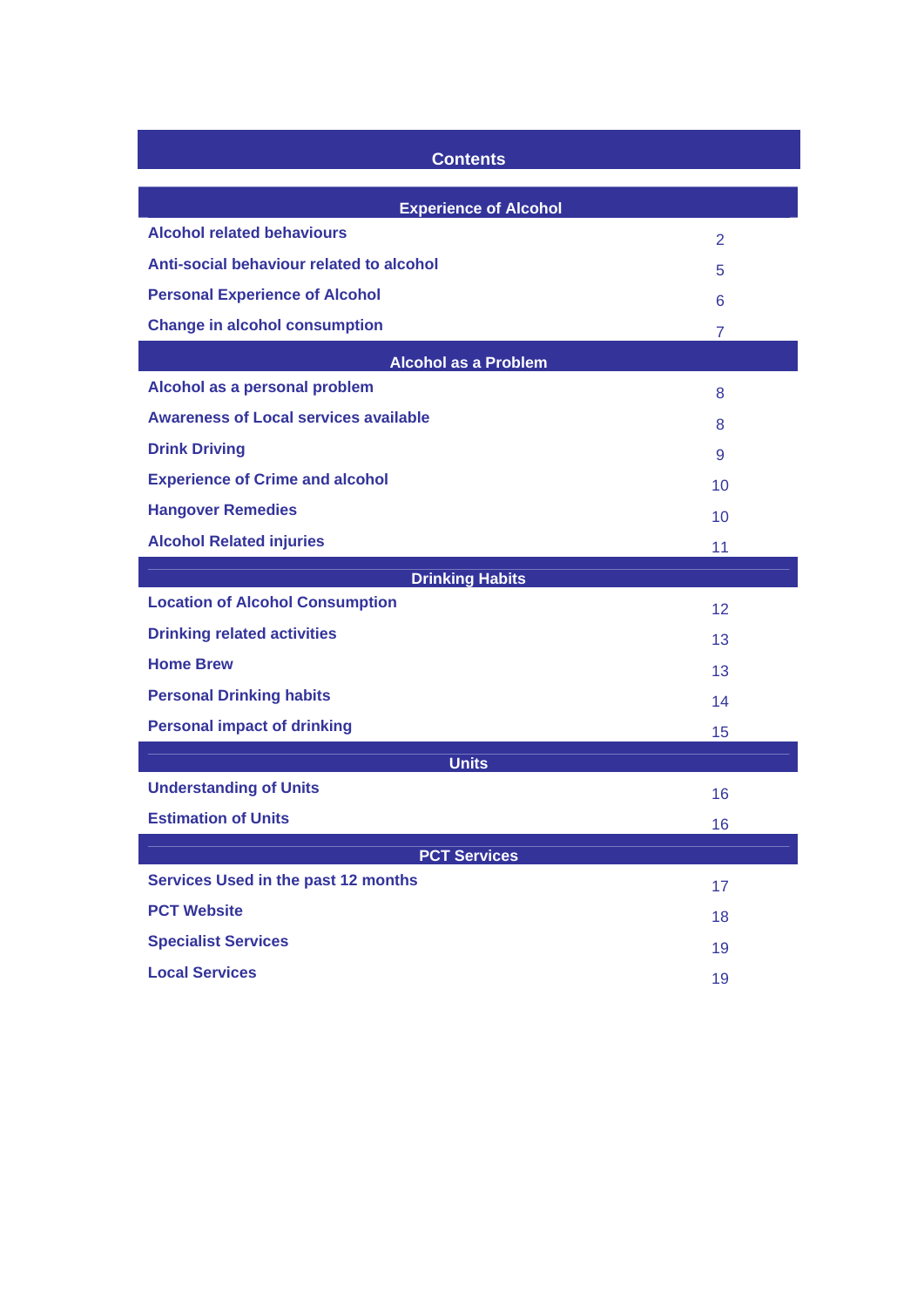# **Survey Results**

#### **Introduction:**

The results will be separated into relevant sections covering the various aspects of alcohol related issues in Dorset.

#### **Experience of Alcohol**

Respondents were asked about their concerns regarding alcohol related anti-social behaviour. This section also looks at respondents' previous alcohol consumption in comparison to their current behaviour.

#### **Alcohol as a Problem**

This section looks at issues such a hangover remedies, drink driving and alcohol related injuries. Respondents were asked about others expressing concern regarding their personal drinking and their knowledge of local services that could help with alcohol related problems, this data will be analysed at a district level as appropriate.

#### **Drinking Habits**

This section will look at where respondents consume alcohol and the activities they associate with consuming alcohol. It will also reflect the personal impact of alcohol consumption on respondents' lives.

#### **Units**

This section will address the issue of 'units of alcohol' and access how accurately respondents are able to access the number of units in alcoholic drinks.

#### **PCT Services**

This section will address the usage of local services generally during the past year and respondents ratings of these services. Respondents were also given an opportunity to specify the services they would like to see in their local area and highlight the services that are of most importance to them.

#### **Respondent Overview**

- 46% of respondents were aged over 65 years.
- 58% of respondents were female.
- 81% of respondents reported drinking alcohol.

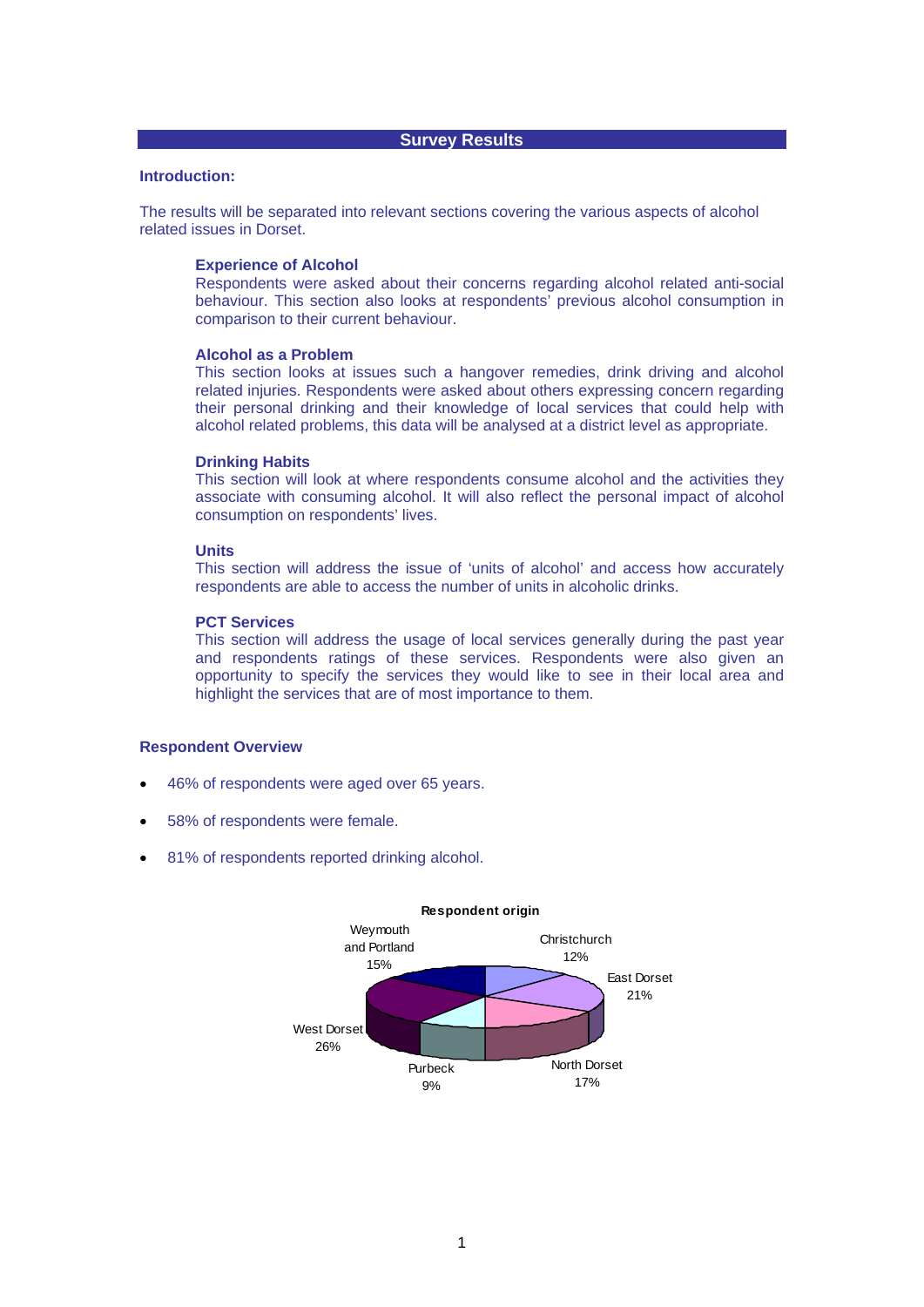# **Experience of Alcohol**

#### **Alcohol related behaviours**

The issues that most concern respondents in their local area included; Rubbish or litter lying around (48% of respondents reported being fairly worried or very worried), Underage drinking (38% of respondents reported being worried) and Drug/substance misuse or drug dealing (27% of respondents reported being worried). The majority of respondents reported not really being worried or it not applying to them in respect to all alcohol related anti-social behaviour.



 $\Box$  Very w orried  $\Box$  Fairly w orried  $\Box$  Not really w orried  $\Box$  Not at all w orried  $\Box$  It does not apply/don't know

#### **Rubbish or litter lying around**

Respondents in Weymouth and Portland are most concerned about rubbish and litter, with 63% indicating that they are worried. The majority of respondents in Christchurch reported being worried about rubbish and litter.



 $\Box$  Very w orried  $\Box$  Fairly w orried  $\Box$  Not really w orried  $\Box$  Not at all w orried  $\Box$  It does not apply/don't know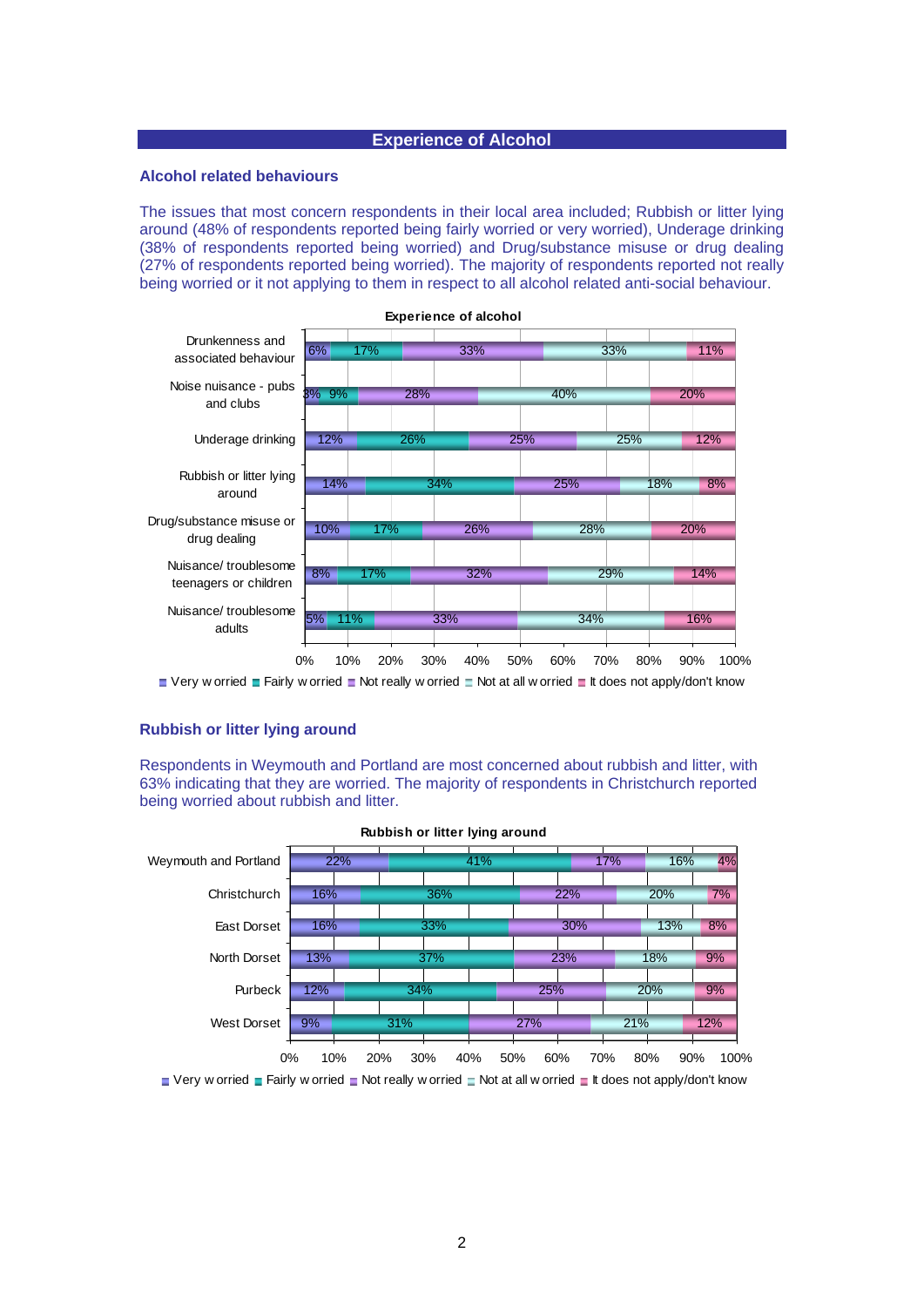#### **Underage Drinking**

The majority of respondents in Weymouth and Portland reported being worried about underage drinking in their local area. Respondents in West Dorset were the least concerned with underage drinking, with only 26% reporting being worried about it in their local area.



 $\Box$  Very w orried  $\Box$  Fairly w orried  $\Box$  Not really w orried  $\Box$  Not at all w orried  $\Box$  It does not apply/don't know

# **Drug/substance misuse or drug dealing**

Consistent with previous results respondents in Weymouth and Portland are most worried about drug/substance misuse or drug dealing. 32% of respondents from North Dorset reported being fairly worried or very worried about drug use or dealing in their area.



#### **Drug/substance misuse or drug dealing**

 $\blacksquare$  Very w orried  $\blacksquare$  Fairly w orried  $\blacksquare$  Not really w orried  $\blacksquare$  Not at all w orried  $\blacksquare$  It does not apply/don't know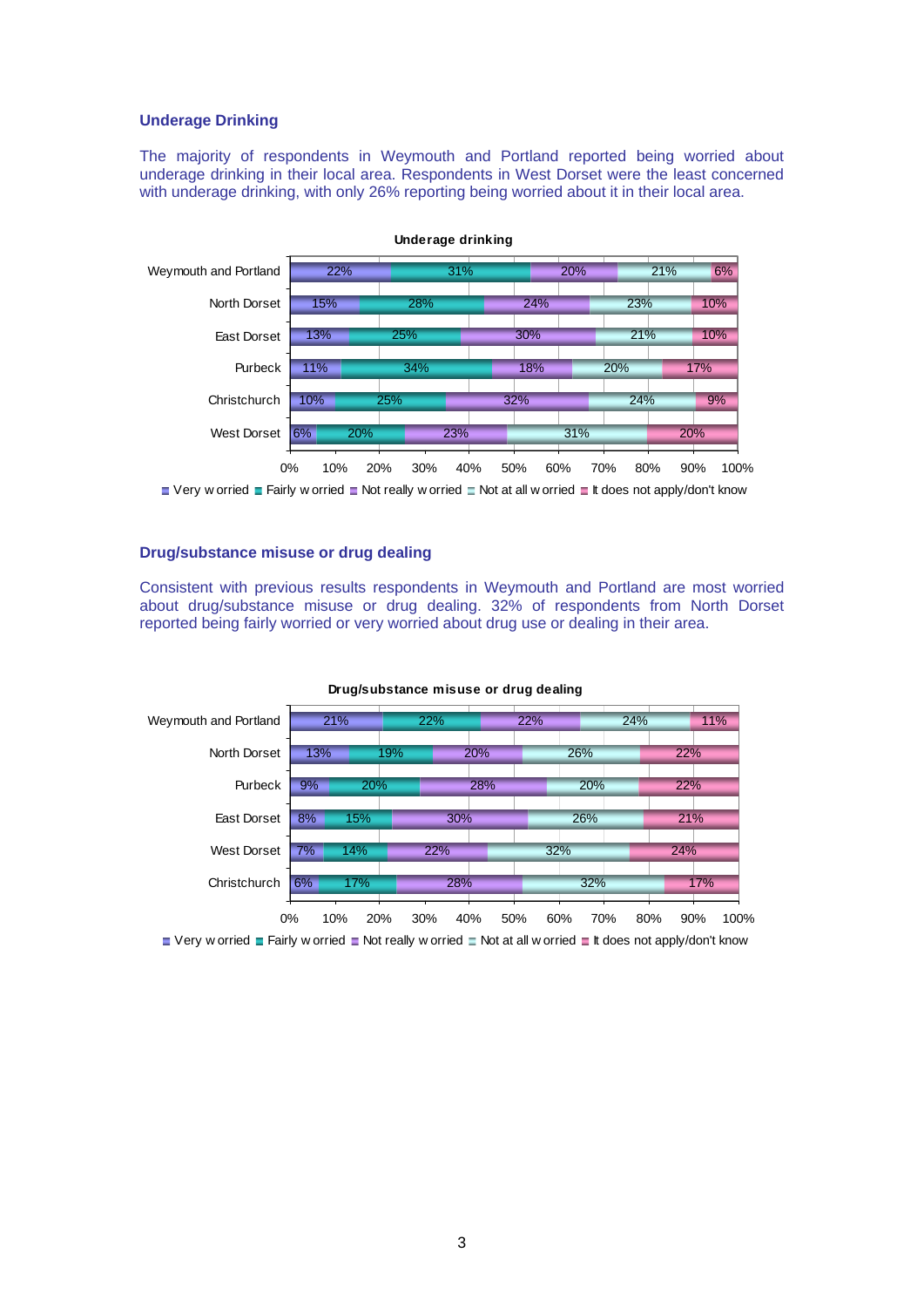# **Drunkenness and Noise nuisance**



**Drunkenness and Noise nusiance (combined % Very Worried and Fairly Worried)**

In regards to drunkenness and noise nuisance the trend continues, with respondents in Weymouth and Portland being the most concerned about behaviour in their local area.<br>Respondents from North Dorset from North demonstrated the second highest level of concern in regards to both<br>drunkenness and associated drunkenness and behaviours and noise nuisance originating from pubs and clubs.

Respondents in Christchurch and West Dorset were consistently the least concerned.

#### **Nuisance/ troublesome adults, teenagers or children**

Nuisance/troublesome teenagers and children were consistently considered a greater problem than adults. 37% of respondents from Weymouth and Portland considered nuisance teenagers a concern, whereas 26% considered nuisance adults as a concern.

With the exception of Purbeck the trend in concern was consistent for both nuisance adults and children. A quarter of respondents residing in Purbeck expressed some degree of concern over nuisance teenagers or children, whereas just 9% expressed concern about troublesome adults.

Respondents in West Dorset were the least concerned with the majority of respondents not being worried about nuisance teenagers or adults. This was consistent with previous results, with respondents from this area showing the lowest level of concern about alcohol related behaviour.

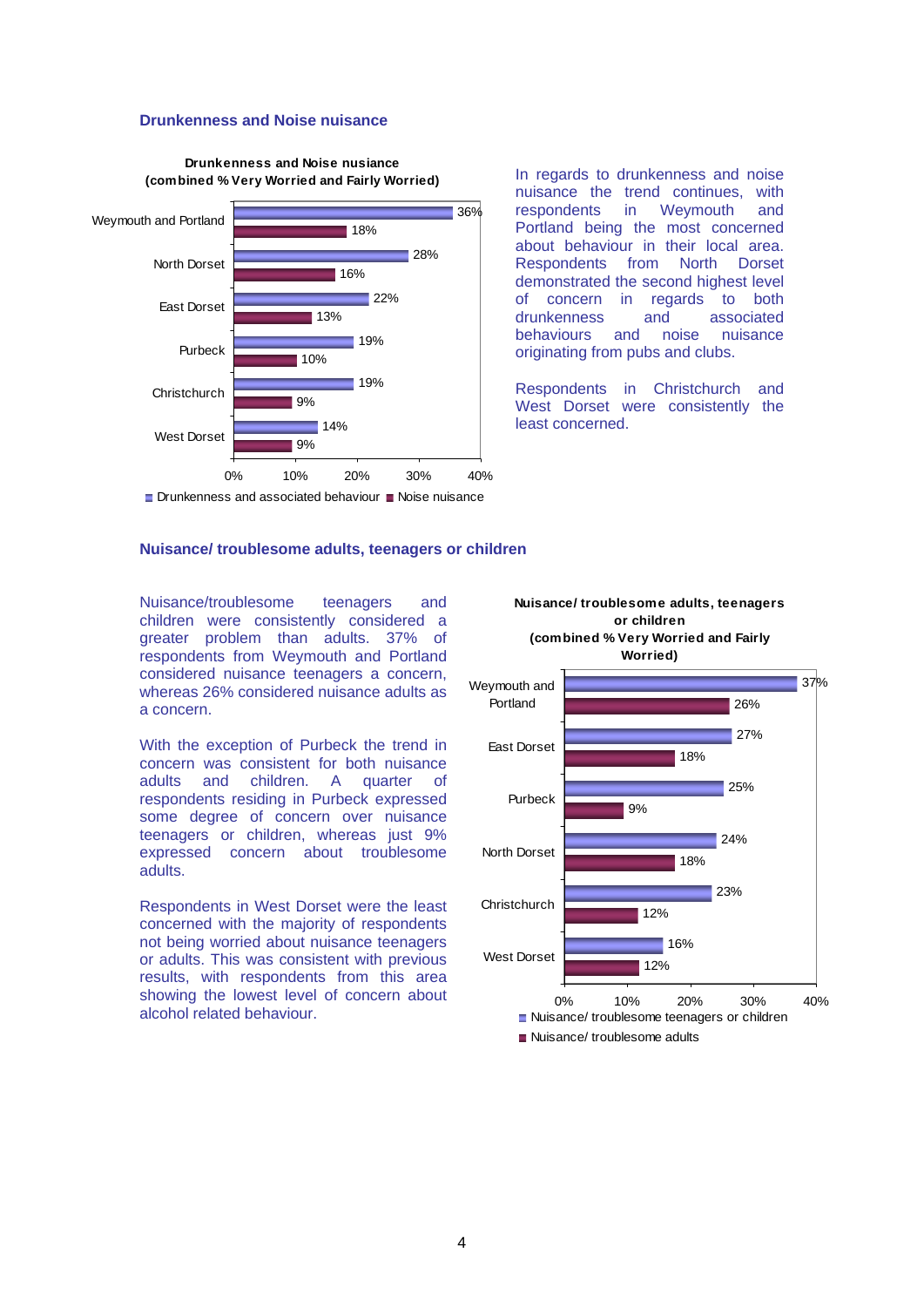# **Anti-social behaviour related to alcohol**

The majority of respondents reported feeling that the level of anti-social behaviour has remained the same over the past 12 months. 20% of respondents reported an increase, with 4% reporting a large increase. 9% of respondents reported that anti-social behaviour has decreased in their local area.



29% of Weymouth and Portland respondents reported a rise in anti-social behaviour, with 10% reporting that it had increased a lot. 20% of respondents in North Dorset and East Dorset also reported a rise in anti-social behaviour. 13% of respondents in Purbeck reported a decrease in anti-social behaviour.



**Anti-social behaviour related to alcohol**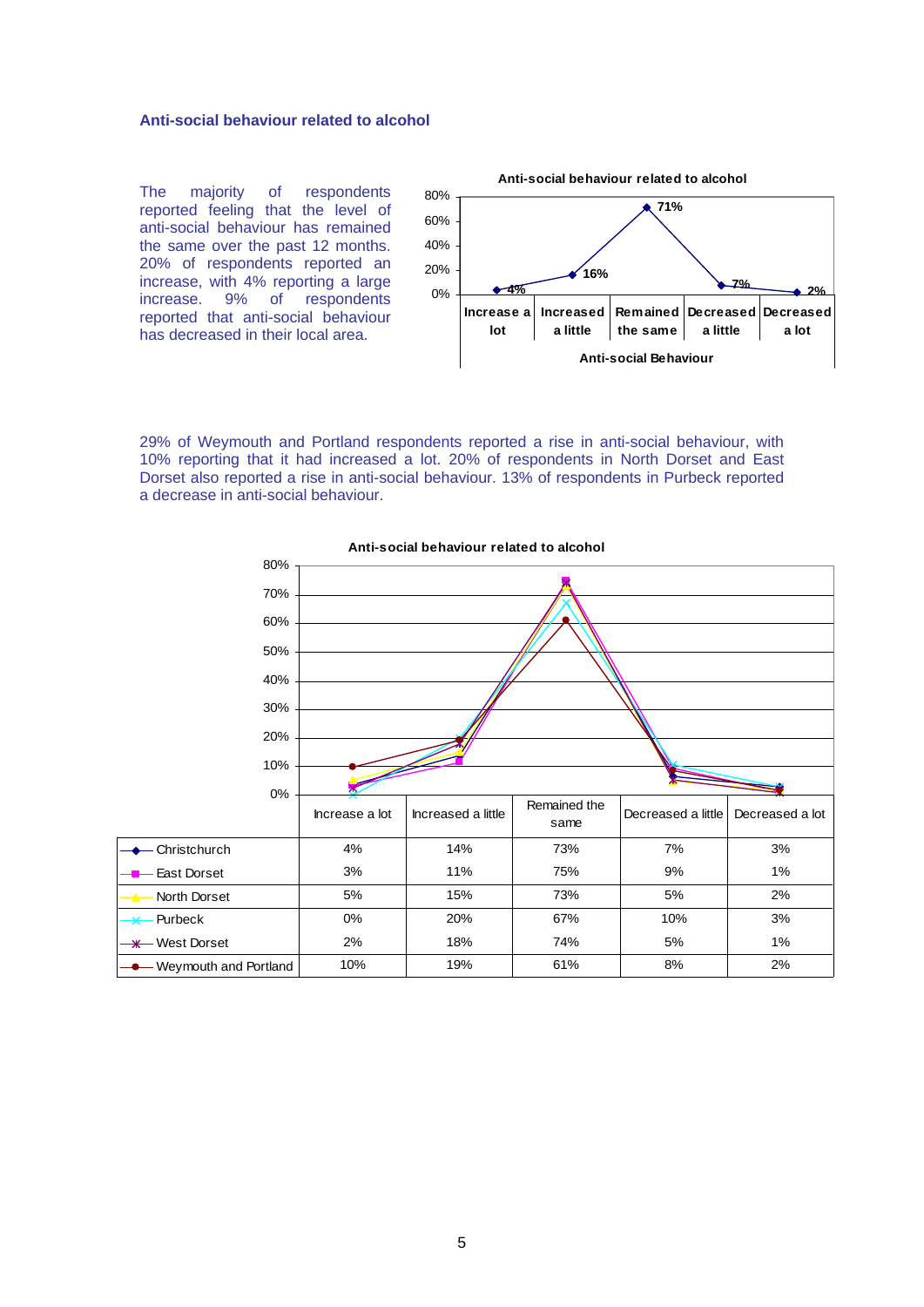# **Personal Experience of Alcohol**





Respondents under the age of 25 were most likely to drink alcohol, 93%, and respondents over the age of 75 were least likely to drink alcohol, with 25% reporting that they do not drink at all.

Respondents in East Dorset (85%), West Dorset (83%) and North Dorset (82%) were most likely to drink alcohol. Respondents in Christchurch and Purbeck were least like to drink alcohol with a quarter of respondents indicating that they do not drink. 77% of respondents from Weymouth indicated that they drink alcohol.

#### **Have you always been a non-drinker?**

![](_page_8_Figure_6.jpeg)

81% of respondents reported that they drink alcohol.

86% of males and 78% of females reported drinking alcohol.

![](_page_8_Figure_9.jpeg)

 The majority of respondents who do not drink alcohol used to, but have stopped (61%). 41% of people who previously drunk alcohol stopped because of a particular health condition.

- Acute intermittent Porhyria.
- Addictive behaviour and mental health.
- Alcohol poisoning.
- Alcohol would clash with my medication.
- Alcoholism, X3
- Allergic to alcohol.
- Brain tumour causing epilepsy.
- Breast cancer
- Coronary artery medication for this.
- Crohn's disease
- Diabetes. X 6
- Dormant prostrate cancer and also mini stroke
- Epilepsy. X 2
- Episodes of cardiac arrhythmia.
- Had a heart attack and on medication.
- Have been taking blood thinning drugs for eighteen months.
- Headaches.
- Heart problems.
- Hepatitis. X2
- Hiatus hernia.
- Liver Cancer.
- ME in 1994 left me with hypersensitivity to alcohol.
- ME/CFS.
- Medication. X3
- **Menopausal** depression.
- Migraines. X2
- Non-Hodgkin's Lymphoma.
- On medication and therefore cannot drink.
- Pancreatitis.
- Pregnancy, X5
- Recurrent PTE.
- Rheumatoid arthritis.
- Spinal problems.
- Stomach ulcers.
- Stroke.
- Tinnitus.
- Trigeminal Neuralgia.
- Undergoing IVF treatment.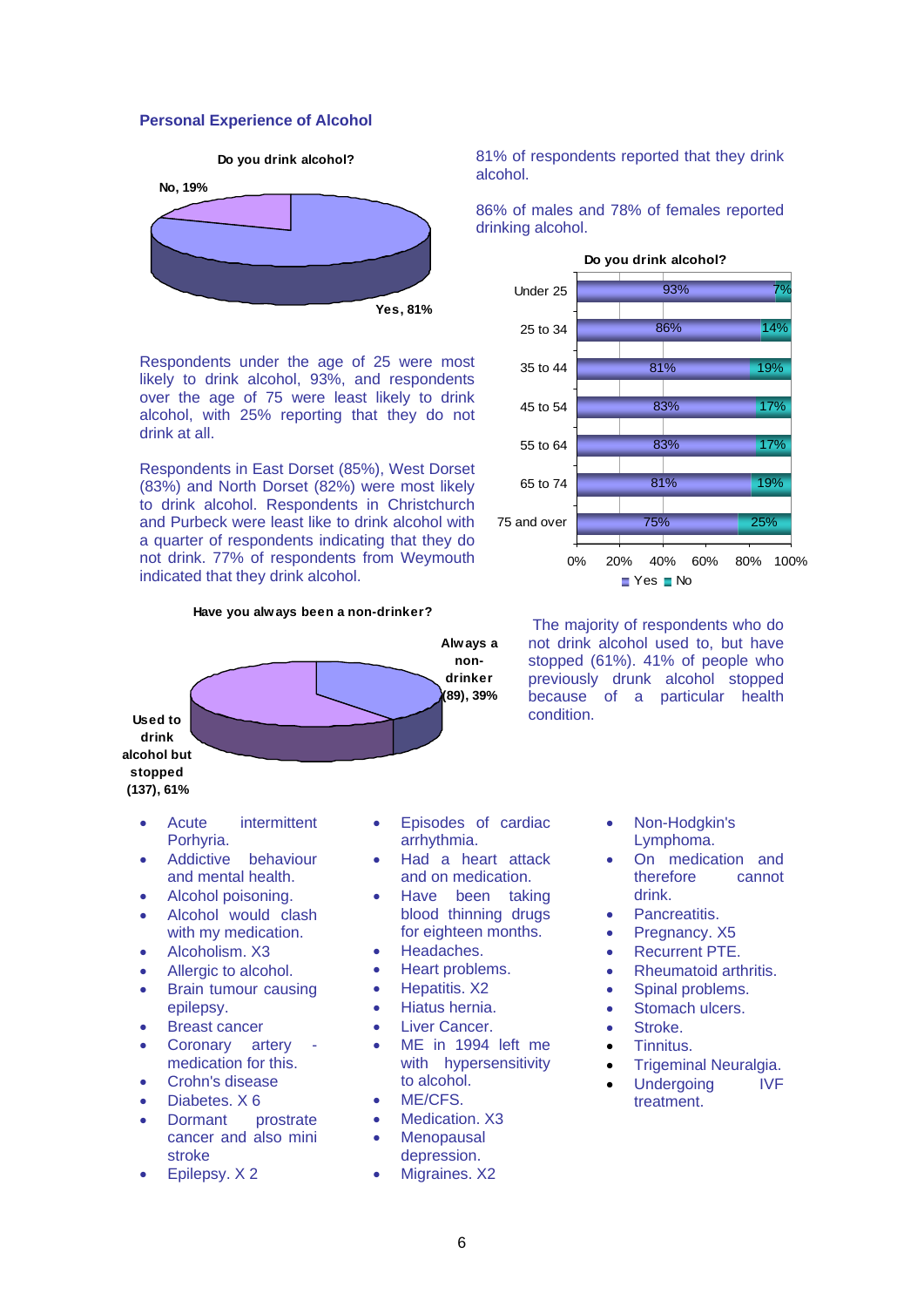#### **Change in alcohol consumption**

47% of respondents reported that they now drink less alcohol than they did 5 years ago, with 24% drinking much less. 10% of respondents reported drinking a little bit more and only 1% (14 respondents) indicating they drink much more.

![](_page_9_Figure_2.jpeg)

**Change in personal alcohol consumption**

**Drinking behaviour compared to five years ago.**

![](_page_9_Figure_4.jpeg)

Female respondents more frequently reported a reduction in their alcohol intake than men. Marginally more men reported an increase in their drinking than females.

The majority of respondents aged under 25 indicated an increase in their alcohol consumption, this was however a small group, the majority of which were under 18 years old 5 years ago. Conversely 76% of respondents aged between 25 and 34 drink less than they did 5 years ago. Excluding under 25s the largest increase in alcohol consumption was observed in respondents aged between 45 and 54 years.

![](_page_9_Figure_7.jpeg)

#### **Change in personal alcohol consumption**

 $\blacksquare$  Increased  $\blacksquare$  Same  $\blacksquare$  Decrease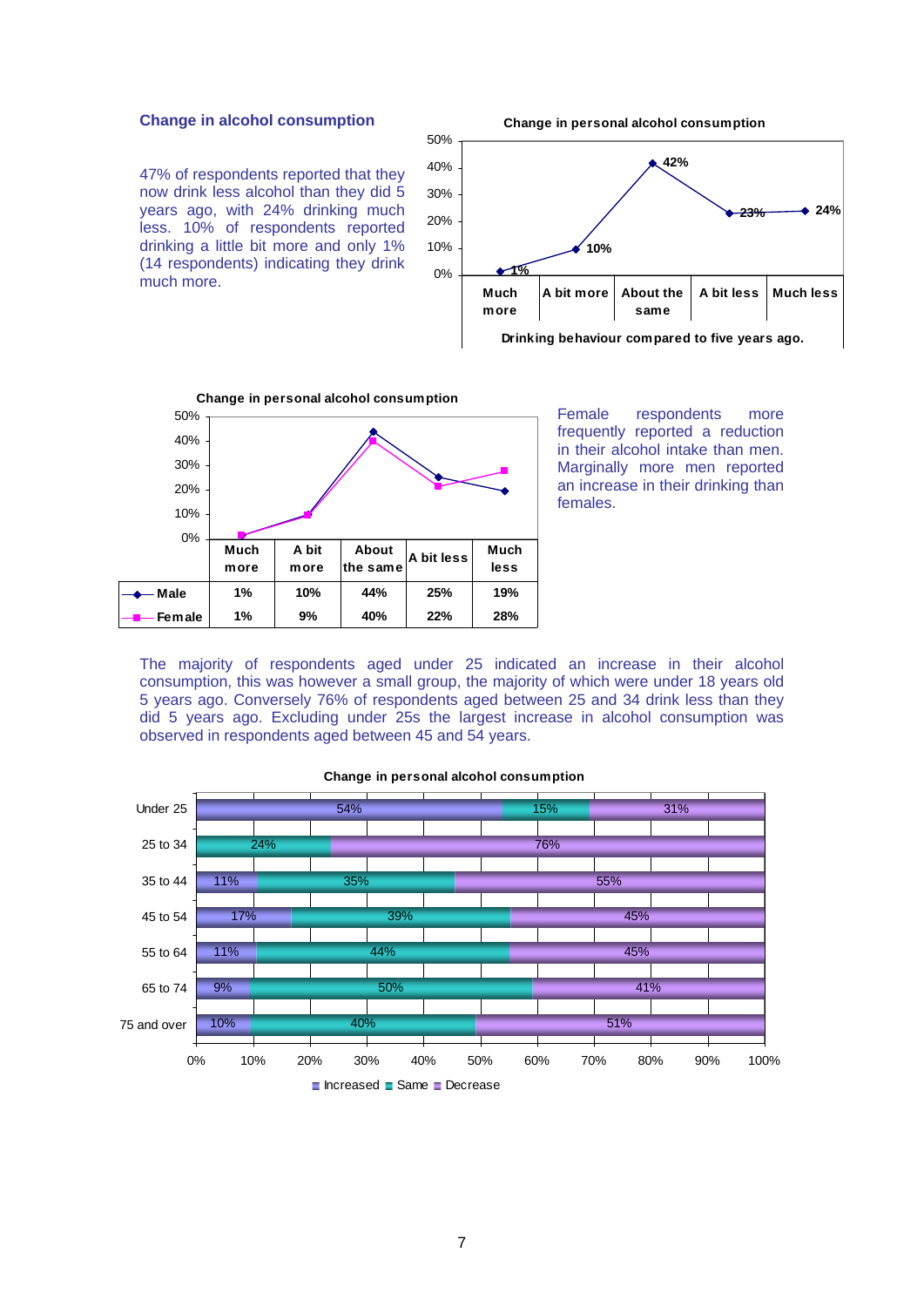#### **Alcohol as a Problem**

#### **Alcohol as a personal problem**

#### **Has a relative/friend/doctor/health worker been concerned about your drinking?**

![](_page_10_Figure_3.jpeg)

**Awareness of Local services available** 

The majority of respondents were unaware of any local services which could help with alcohol related problems. Respondents who had concern expressed regarding their alcohol consumption were more likely to be aware of services in their area, this figure still remains relatively low at just over a quarter.

#### **Are you aware of any services in your local area which can help with alcohol related problems?**

![](_page_10_Figure_7.jpeg)

The majority of respondents reported that no one had been concerned about their drinking. 7% reported that there had been concern over their alcohol consumption, 3% within the last year (31 respondents). Men were more likely to have had concern expressed regarding their alcohol consumption, with 9% reporting concern being express compared to 5% of females. Respondents aged between 45 and 54 were most likely to have had concern expressed regarding their alcohol consumption.

**Are you aware of any services in your local area which can help with alcohol related problems?**

![](_page_10_Figure_10.jpeg)

The highest level of awareness of local alcohol services was observed in Weymouth and Portland, the lowest level was observed in East Dorset.

Women were more likely to be aware of local services, with 14% reporting being aware of local alcohol services compared to 8% of males.

Respondent between the ages of 45 and 54 were most likely to be aware of local services.

#### **Awareness of local alcohol services**

![](_page_10_Figure_15.jpeg)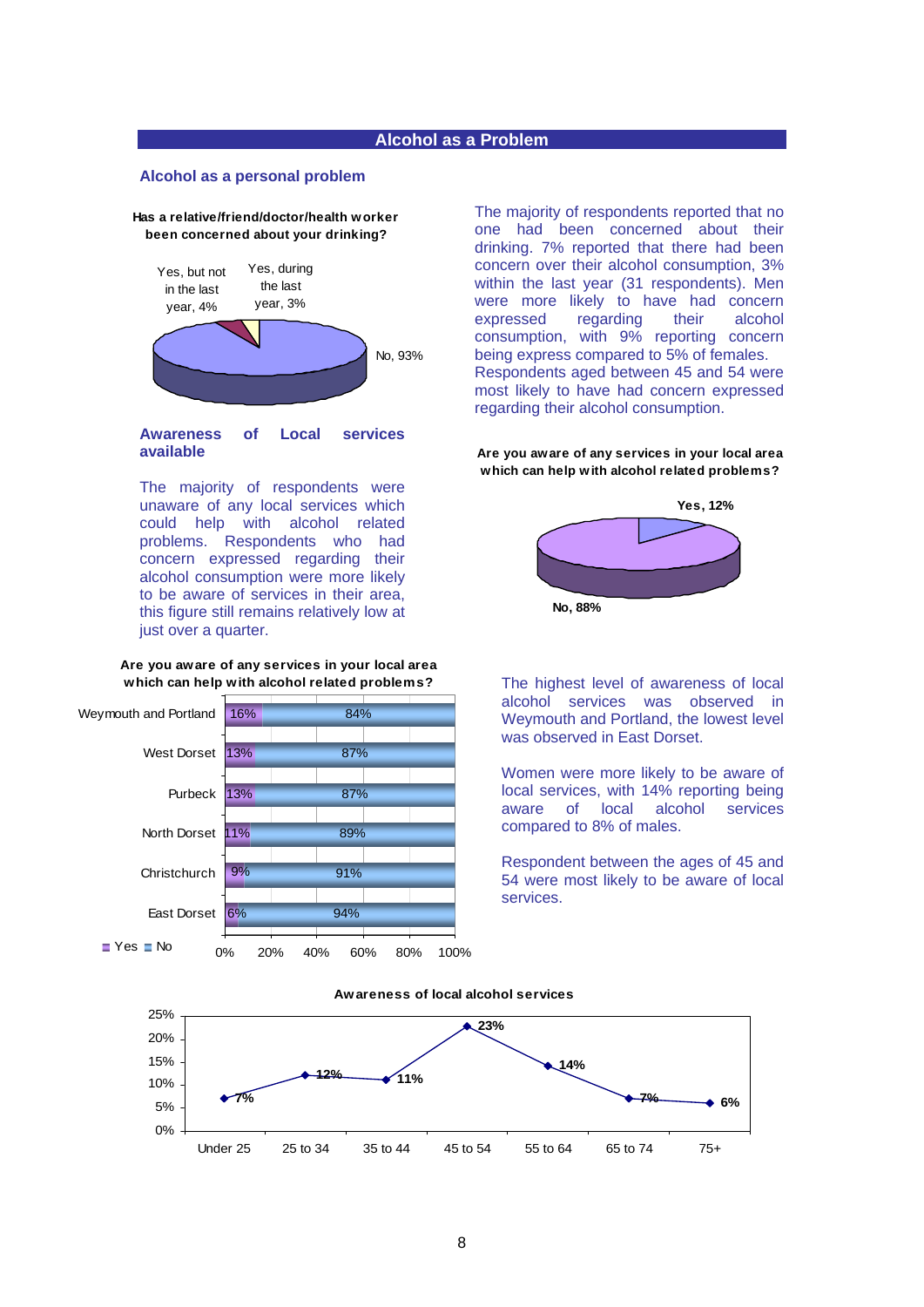# **Services specified by locality**

#### **Christchurch**

AA. ADDAS CADAS; EDP; AA. ADCAP. ADCAP; AA. After care centres. Brief Intervention Team GP.

# **East Dorset**

- AA.
- GP.
- Clouds House.
- EDDAAS.
- GP; AA.
- Info in reception in my GP surgery.
- List available at local Social Services offices.
- Rehabilitation centre in Boscombe.
- Sedman Unit; Dorset Drug and Alcohol Agency.
- Via GP to service at<br>St Ann's open Ann's open service in Blandford.

#### **North Dorset**

- AA.
- CADAS.
- GP.
- Clouds House.
- CADAS, AA
- DDAS.
- EDP.
- EDP; AA.
- Local authority Drug and Alcohol Team.
- There is a drink and drug rehabilitation centre in Sturminster Newton.
- Treads drop in centre for young people.

#### **Purbeck**

- AA.
- CADAS.
- DDAS.
- EDDAAS; GP.<br>EDP Drug
- EDP Drug and Alcohol Services.
- I think the local clinic does.
- GP

# **West Dorset**

- AA.
- CADAS.
- DDAS
- GP.
- DDAS.
- CADAS
- CADAS; AA.
- DDAS; AA.
- DDAS; CADAS.
- Doctors.
- EDP, Bridport.
- Genesis; DADA.
- Local GP; churches; help lines.
- Would go to GP initially.

#### **Weymouth and Portland**

- AA.
- CADAS.
- GP; AA.
- DDAS.
- Aquarius.
- CADAS; ADCAP; Genesis.
- GP; street pastors.
- Lots of information in GP surgery.
- Pottery lane.
- The doctors' surgery.

# **Drink Driving**

![](_page_11_Figure_61.jpeg)

**Have you ever been convicted of a drink driving offence?**

Just 2% of respondents reported being convicted of a drink driving offence. 78% of respondents who had been convicted of a drink driving offence were male.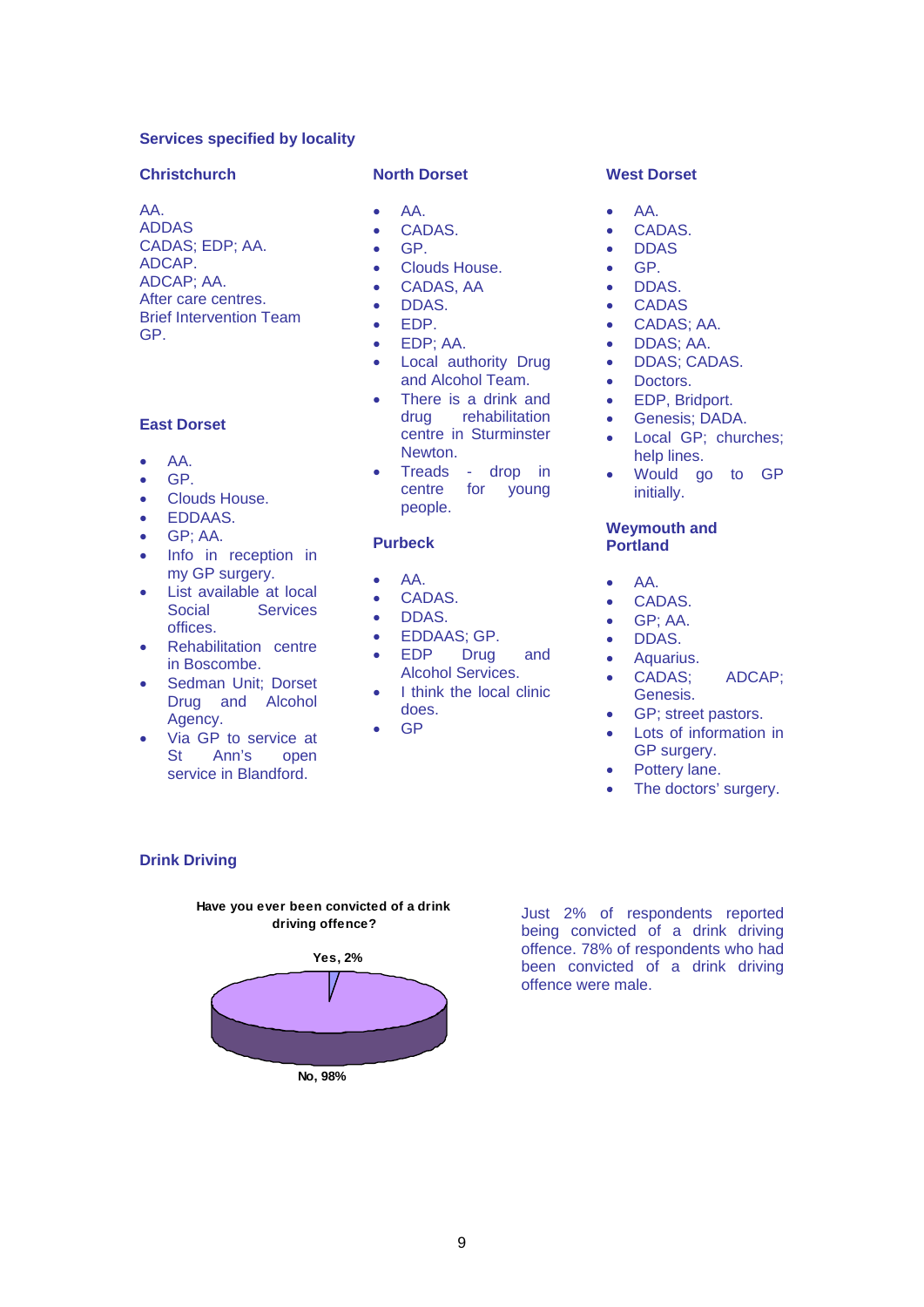# **Experience of Crime and alcohol**

**Have you been a victim of crime or committed a crime whilst under the influence of alcohol? Yes, 5%**

![](_page_12_Picture_2.jpeg)

**No, 95%**

8% of respondents residing in Weymouth and Portland and Christchurch reported experiencing crime whilst under the influence of alcohol. Alcohol related crime appears to decrease as respondents' age increases.

5% of respondents reported that they had either committed or been the victim of a crime whilst under the influence of alcohol.

![](_page_12_Figure_6.jpeg)

**Have you been a victim of crime or committed a crime whilst under the influence of alcohol?**

![](_page_12_Figure_8.jpeg)

# **Hangover Remedies**

4% of respondents reported having bought hangover remedies from a pharmacy, often purchasing multiple remedies.

#### **Hangover remedies bought:**

- Paracetamol. X 13
- Resolve. X 10
- Alka Seltzer. X 9
- Ibuprofen. X 4
- Berocca. X 3
- Andrews Liver Salts
- Gaviscon; Panadol; Rennies.
- Milk thistle.
- Nurofen
- Painkillers.
- Redoxen.
- Vitamin C.
- Sugary drinks; Pro Plus.

**Have you ever bought hangover remedies from a pharmacy?**

![](_page_12_Figure_26.jpeg)

![](_page_12_Figure_27.jpeg)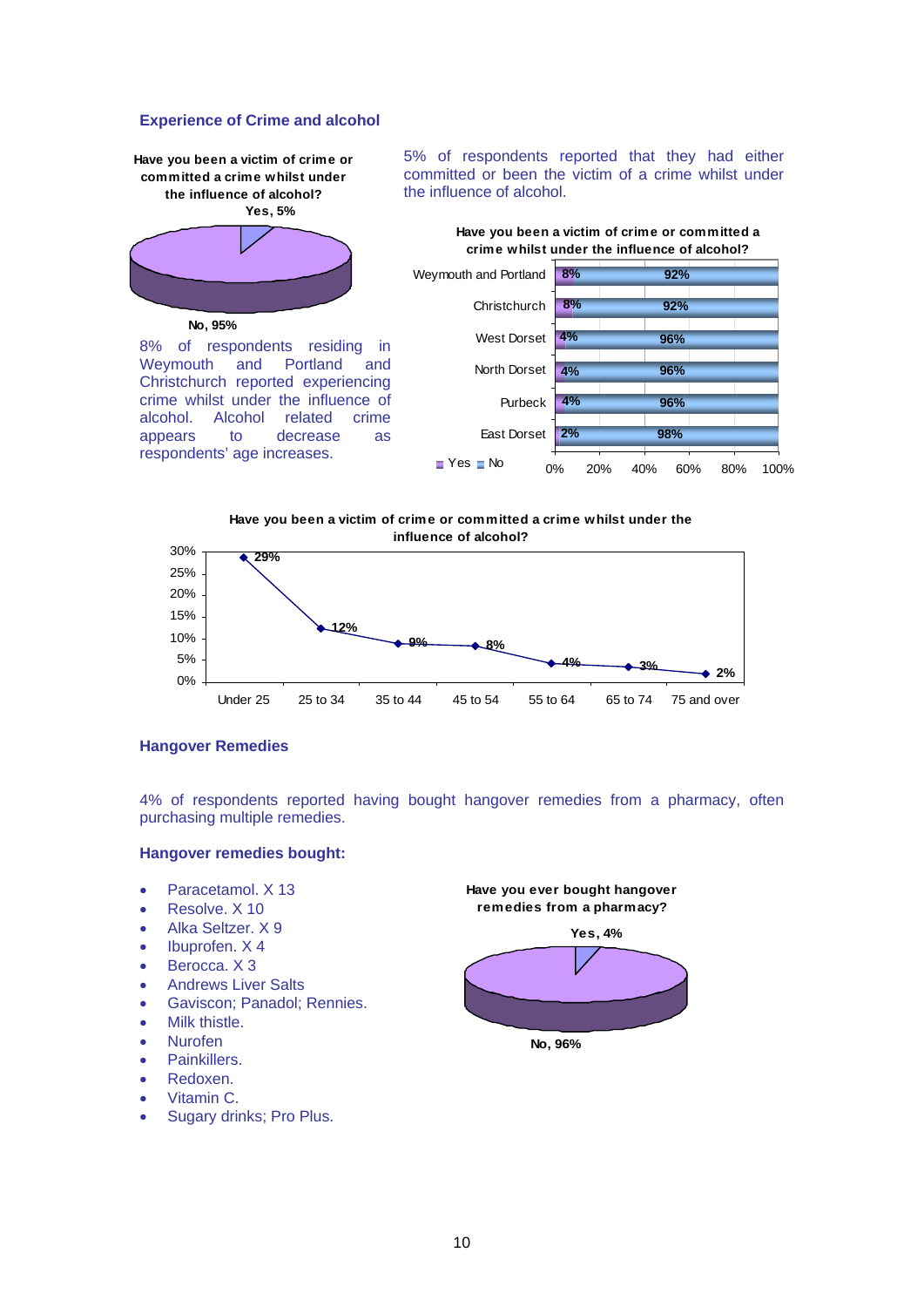#### **Alcohol Related injuries**

The majority of respondent have not been injured as a result of their own drinking. Marginally more females (24 respondents) reported an injury than males (20 respondents). Injuries were most frequently experienced over 12 months ago.

![](_page_13_Figure_2.jpeg)

The majority of respondents indicated that they had not been injured when others have been drinking alcohol. There was no gender difference observed with 24 of each gender reporting an injury.

![](_page_13_Figure_4.jpeg)

![](_page_13_Figure_5.jpeg)

3% of respondents (36 respondents) reported seeking medical attention as a result of an alcohol related injury. 66% of those who sought medical attention sought it from A&E.

![](_page_13_Figure_7.jpeg)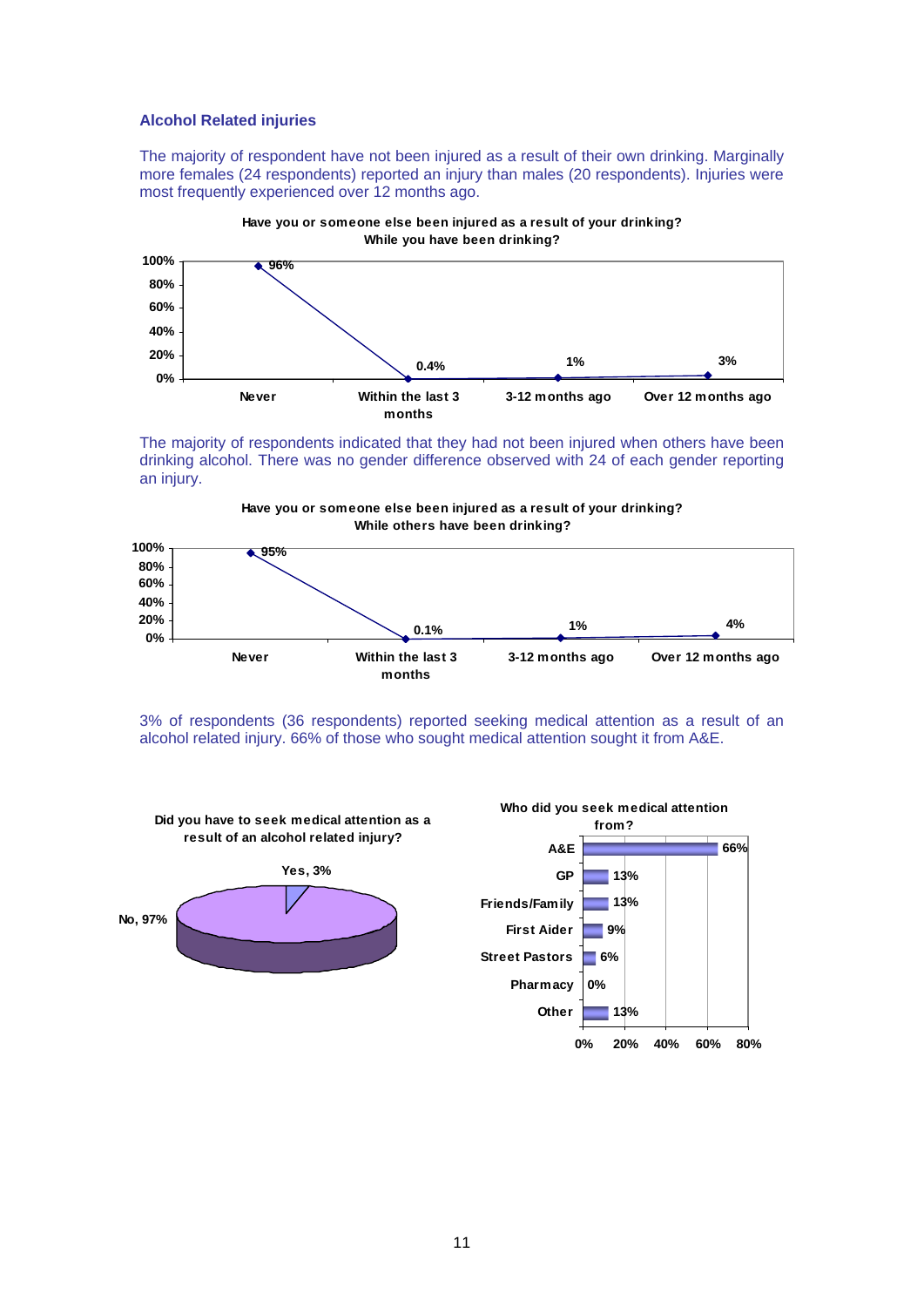# **Drinking Habits**

# **Location of Alcohol Consumption**

![](_page_14_Figure_2.jpeg)

The majority of respondents reported consuming alcohol at home (85%), with friends/relatives (56%) and restaurants (50%).

Men were marginally more likely to consume alcohol at home or in a pub or social club than women.

Women however were more likely to consume alcohol with friends and relatives and in Restaurants.

![](_page_14_Figure_6.jpeg)

#### **Location of most frequent alcohol consumption**

![](_page_14_Figure_8.jpeg)

The majority of respondents reported consuming alcohol most frequently at home, (63%).

Consistent with general alcohol consumption, women were more likely to consume alcohol with friends and relatives and in restaurants than men.

72% of males reported most frequently drinking alcohol at home; proportionally fewer females reported this to be the case, 57%.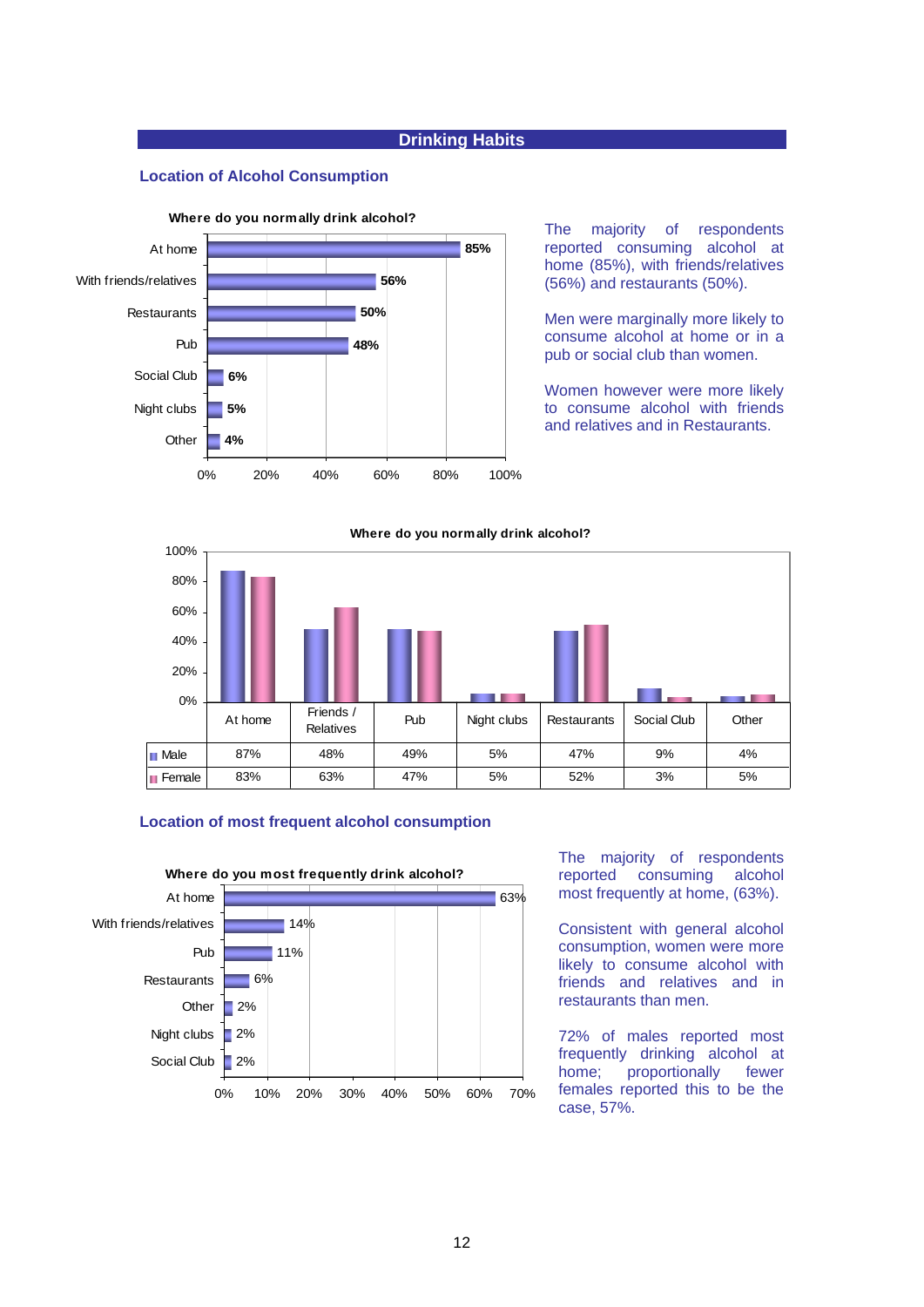#### **Drinking related activities**

The majority of respondents reported that there was no particular activity that they associated with drinking. 37% (401 respondents) indicated there was a particular activity that they associated with drinking; most frequently eating meals (39%), socialising (22%) and dining out  $(11\%)$ .

**associate with drinking? Yes, 37% No, 63%**

**Is there a particular activity you** 

![](_page_15_Figure_3.jpeg)

The majority of respondents indicated that they undertook a drinking related activity at least once a week, 59%. 77% of respondents who associated eating a meal with drinking alcohol do so at least once a week. 57% of respondents who associate socialising with friends with drinking with alcohol, reported doing so a couple of times a month or less frequently.

![](_page_15_Figure_5.jpeg)

#### **Home Brew**

**Do you make or drink home brew?**

![](_page_15_Figure_8.jpeg)

Just 3% of respondents indicated that they either made or drank homebrew, (29 respondents).

Respondents who do were most frequently aged between 65 and 75 (12 respondents).

59% of respondents who make or drink home brew were male.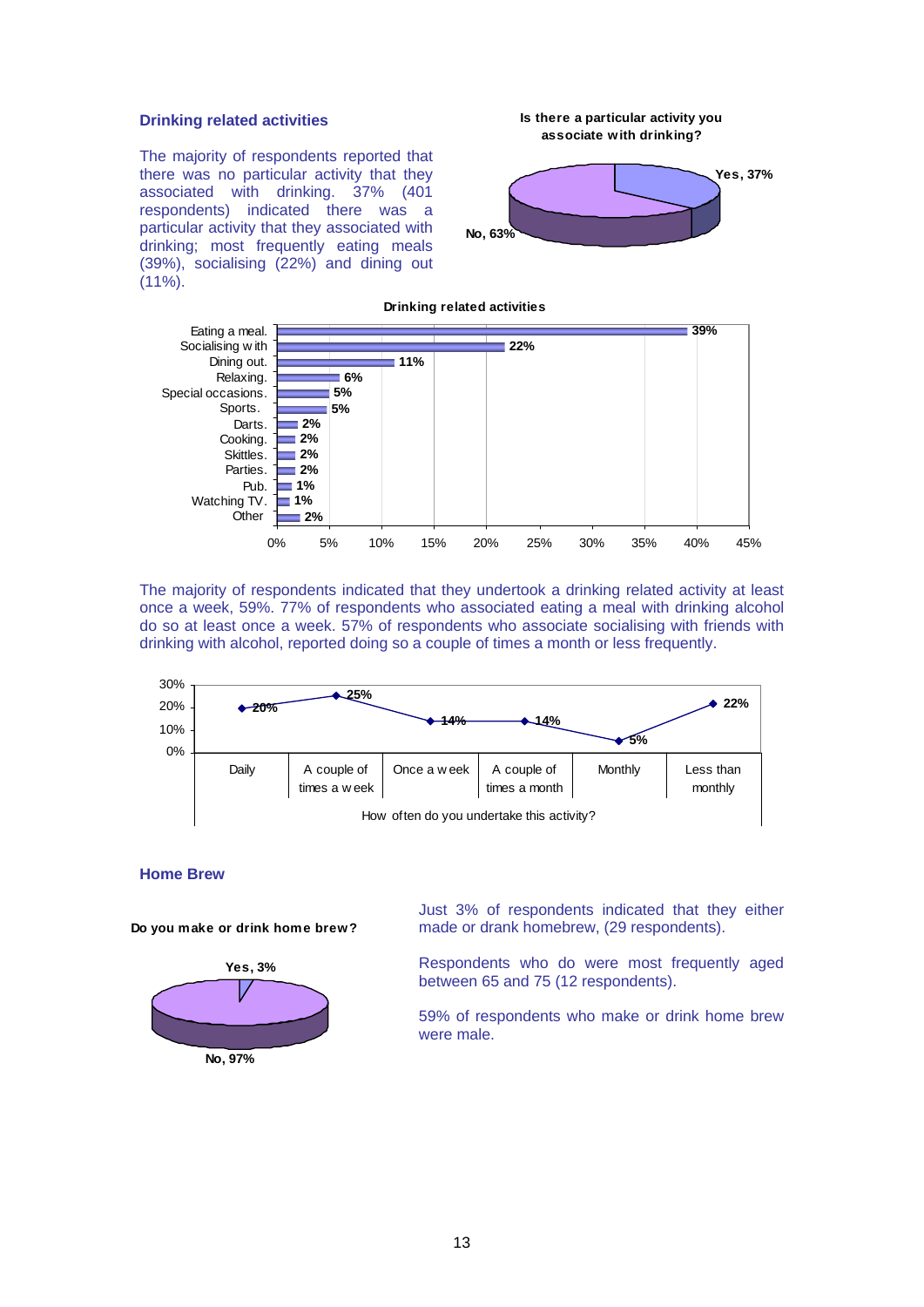#### **Personal Drinking habits**

The quarter of respondents reported never drinking more than their recommended units on one occasion (8 for men and 6 for women. There was no significant variance in drinking habits between male and female respondents.

![](_page_16_Figure_2.jpeg)

The highest proportion of respondents regularly drinking over the recommended amount of alcohol in one night resided in Weymouth and Portland (17%) and Purbeck (15%).

![](_page_16_Figure_4.jpeg)

**How often do you drink more than your recommended units on one occasion?**

Younger respondents reported drinking over their recommended units of alcohol more frequently than older respondents. The majority of respondents over the age of 35 reported that they never drink more than their recommended units on one occasion.

![](_page_16_Figure_7.jpeg)

**How often do you drink more than your recommended units on one occasion?**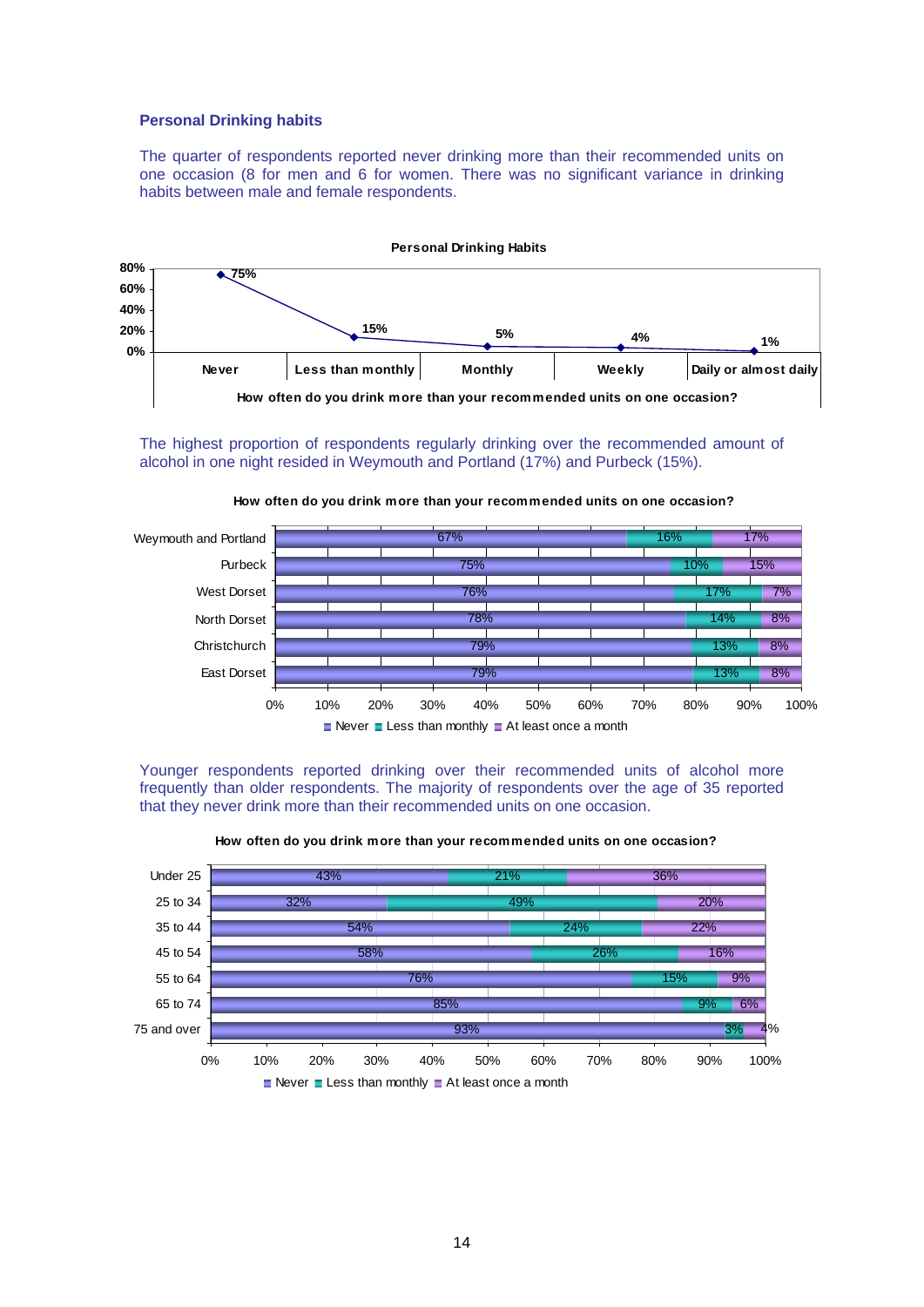#### **Personal impact of drinking**

The vast majority of respondents reported that they had never, not been able to remember what happened when drinking the night before. The majority of respondents who had were aged between 35 and 54 years. 96% of respondents reported that they had never failed to do what was expected of them because of drinking, consistent with previous results the majority of these respondents who had failed to do what was expected of them because of drinking were aged between 35 and 54 years.

![](_page_17_Figure_2.jpeg)

39 respondents reported having days which were significantly impacted by alcohol. The average number of days affected was six, the maximum was 100. 5 respondents reported losing days from work as a result of alcohol, losing on average 3 days and a maximum of 7 days.

| Number of days affected by alcohol.     |                                |     |  |    |  |  |  |
|-----------------------------------------|--------------------------------|-----|--|----|--|--|--|
|                                         | Mean Sample<br>Minimum Maximum |     |  |    |  |  |  |
| lost from work as a result of alcohol?  |                                |     |  |    |  |  |  |
| been significantly impacted by alcohol? |                                | 100 |  | 39 |  |  |  |

![](_page_17_Figure_5.jpeg)

**Number of days affected by alcohol.**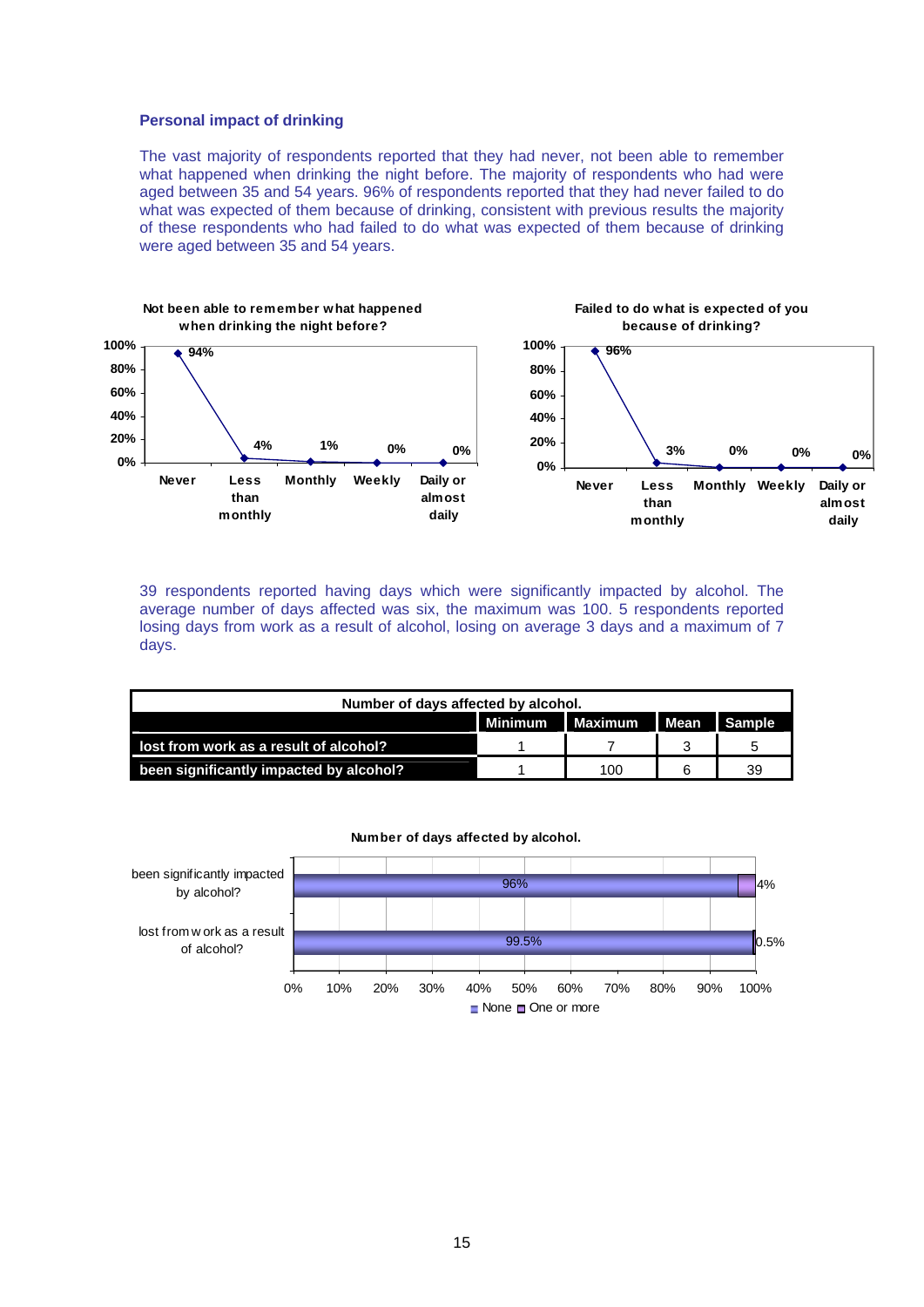# **Units**

# **Understanding of Units**

![](_page_18_Figure_2.jpeg)

![](_page_18_Figure_3.jpeg)

**Do you feel you know what 'units' of alcohol means?**

#### **Estimation of Units**

On average respondents overestimated the number of units in Spirits, Shots, Alcopops and low alcohol drinks and underestimated the number of units in Wine and Champagne, Beer, Larger and Cider, and Super strength drinks. Respondents who felt they knew what units of alcohol meant were significantly better at estimating the number of units in Spirits, Shots and Low alcohol drinks, although they still overestimate the number of units.

![](_page_18_Figure_6.jpeg)

There were no significant differences in unit estimations between male and female respondents. Older respondents estimated the number of units in Wine and Champagne, Beer, Larger and Cider and super strength drinks to be lower than younger respondents. As the number of units in these drink types were consistently underestimated by all age groups this mean older respondents considerably underestimate the number of units in these drink types. With the exception of super strength drinks and beer, larger and cider respondents under the age of 34, overestimate the number of units in all drink types.

| <b>Estimation of Units</b>    |                         |          |          | Underestimated |          | Overestimated |       |                |
|-------------------------------|-------------------------|----------|----------|----------------|----------|---------------|-------|----------------|
|                               | <b>Age Group - Mean</b> |          |          |                |          |               |       |                |
|                               | Under 25                | 25 to 34 | 35 to 44 | 45 to 54       | 55 to 64 | 65 to 74      | $75+$ | <b>Actual</b>  |
| <b>Spirits</b>                | 2.4                     | 2.2      | 1.8      | 1.6            | 1.6      | 1.6           | 1.7   |                |
| <b>Wine and Champagne</b>     | 2.4                     | 2.0      | 1.7      | 1.7            | 1.7      | 1.6           | 1.8   | 2.1            |
| <b>Shots</b>                  | 2.1                     | 2.2      | 1.8      | 1.7            | 1.7      | 1.6           | 1.7   |                |
| <b>Alcopops</b>               | 2.0                     | 2.1      | 1.9      | 2.0            | 2.0      | 1.9           | 1.8   | 1.4            |
| <b>Fortified Wine</b>         | 2.7                     | 2.2      | 1.8      | 1.7            | 1.6      | 1.6           | 1.7   |                |
| <b>Beer, Larger and Cider</b> | 2.0                     | 2.2      | 1.9      | 1.9            | 1.8      | 1.8           | 1.7   | 2.2            |
| <b>Super strength drinks</b>  | 3.6                     | 3.1      | 2.9      | 3.0            | 2.9      | 2.9           | 2.8   | $\overline{4}$ |
| Low alcohol drinks            | 1.5                     | 1.4      | 1.0      | 1.1            | 1.1      | 1.1           | 1.1   | 0.9            |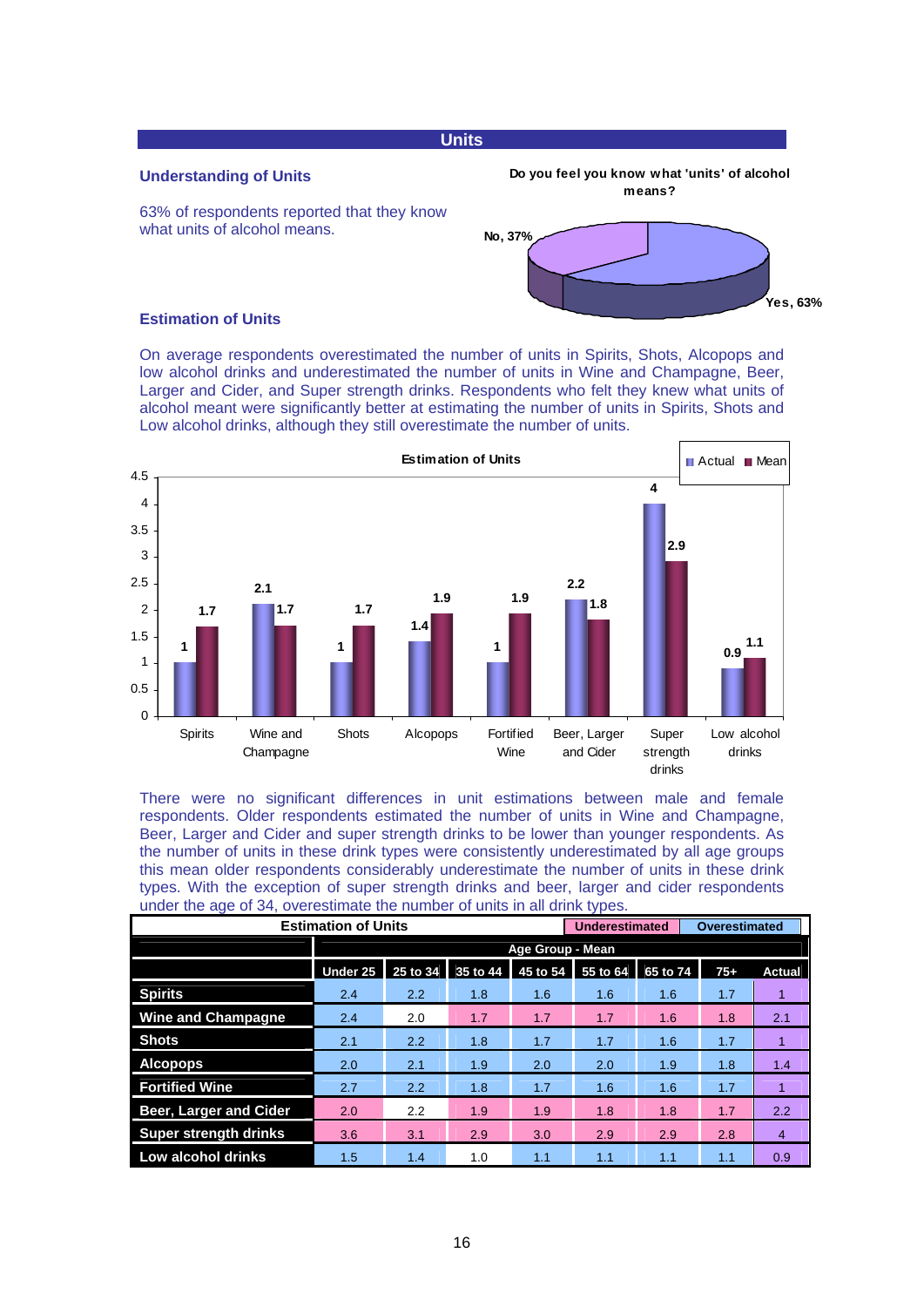# **PCT Services**

#### **Services Used in the past 12 months**

The majority of respondents reported using their GP (94%), Pharmacy (81%), and Local Hospital (72%).

The majority of respondents rated their GP services and local hospitals as very good. On average respondents rated their experience of pharmacies as good and their out of hours service and NHS direct between neither good nor poor and good.

![](_page_19_Figure_4.jpeg)

**Figure 1c: Local Services - Average Ratings (Scale: 5 = Very Good to 1 = Very Poor)**

![](_page_19_Figure_6.jpeg)

# 0% 20% 40% 60% 80% GP | 60% | 35% | 3% | 2% | 1% Local Hospital  $\begin{array}{|c|c|c|c|c|c|} \hline \end{array}$  53%  $\begin{array}{|c|c|c|c|c|} \hline \end{array}$  40%  $\begin{array}{|c|c|c|c|c|} \hline \end{array}$  5%  $\begin{array}{|c|c|c|c|} \hline \end{array}$  2%  $\begin{array}{|c|c|c|c|c|} \hline \end{array}$  0% - Out of hours service  $\begin{array}{|c|c|c|c|}\n\hline\n-33\% & 35\% & 13\% & 12\% & 8\% \hline\n\end{array}$ NHS Direct 27% 42% 15% 10% 7% Pharmacy 148% 43% 6% 3% 1% Very good | Good | Neither | Poor | Very Poor

**Ratings of services used the the past year**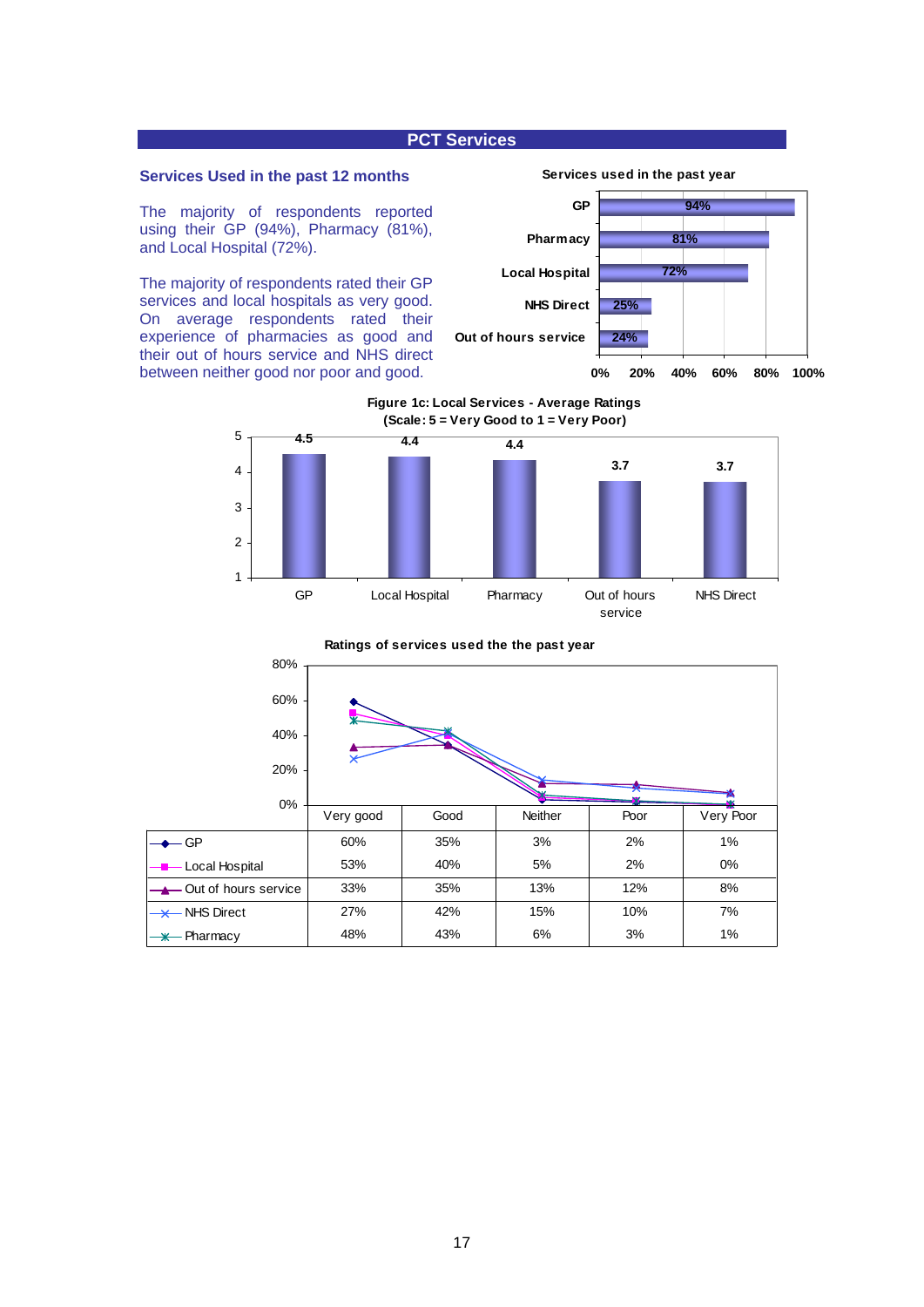GP services received the highest ratings in West Dorset and Weymouth and Portland and lowest in Christchurch. Local hospitals achieved relatively high ratings across the board with no particular area of Dorset achieving a below average rating. Out of hours services were rated the lowest in North Dorset, Purbeck and West Dorset and the highest in Weymouth and Portland. Respondents in Purbeck rated NHS direct the lowest at 3.4, respondents in Christchurch rated it the highest at 3.9. Respondents in Christchurch rated their experience of their pharmacy the lowest, but still good at 4.2, respondents in Purbeck rated their experience the highest and 4.5.

| Local Services - Average Ratings by Locality |                      |                       |                               |                |                       | Above average                 |  |
|----------------------------------------------|----------------------|-----------------------|-------------------------------|----------------|-----------------------|-------------------------------|--|
|                                              | <b>Below Average</b> |                       |                               |                |                       |                               |  |
|                                              | <b>Christchurch</b>  | East<br><b>Dorset</b> | <b>North</b><br><b>Dorset</b> | <b>Purbeck</b> | West<br><b>Dorset</b> | Weymouth &<br><b>Portland</b> |  |
| GP                                           | 4.3                  | 4.5                   | 4.5                           | 4.5            | 4.6                   | 4.6                           |  |
| <b>Local Hospital</b>                        | 4.4                  | 4.5                   | 4.5                           | 4.5            | 4.4                   | 4.4                           |  |
| Out of hours service                         | 3.8                  | 3.7                   | 3.6                           | 3.6            | 3.6                   | 4.0                           |  |
| <b>NHS Direct</b>                            | 3.9                  | 3.7                   | 3.7                           | 3.4            | 3.8                   | 3.8                           |  |
| <b>Pharmacy</b>                              | 4.2                  | 4.3                   | 4.3                           | 4.5            | 4.4                   | 4.3                           |  |

Ratings for GP services and Local Hospitals remained consistent with ratings in 2008. These ratings were assessed on an individual respondent basis, only including data from respondents who completed both the Lifestyle survey (2008) and Alcohol questionnaire (2009). Ratings for NHS direct has decreased during the past 12 months from 3.9 to 3.7.

![](_page_20_Figure_3.jpeg)

#### **PCT Website**

The majority of respondents indicated that they had not heard of the Dorset PCT website, 56%. Only 5% of respondents reported having used it.

**Have you ever heard of or used the Dorset PCT website?** Have used

![](_page_20_Figure_7.jpeg)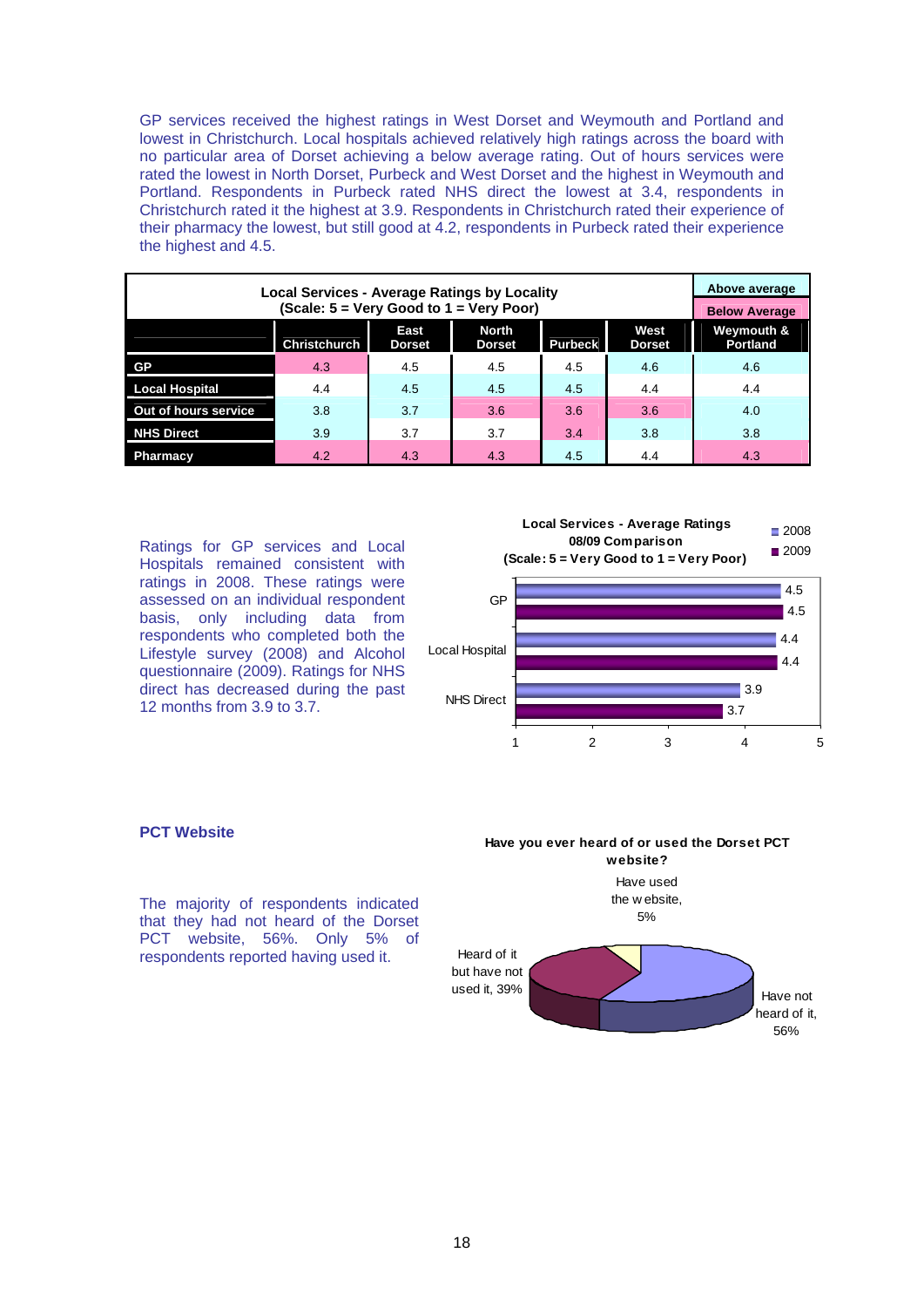#### **Specialist Services**

94% of respondents indicated that GP services were of most importance to them and their immediate family. Other services that respondents frequently indicated as of importance to them and their family were; Practice Nurses (46%), Minor Injuries Unit (42%), Dorset Emergency Care Service (41%) and Cancer services (37%).

![](_page_21_Figure_2.jpeg)

#### **Services of most importance**

#### **Local Services**

Respondents were asked what local services they would like to see in their area. Responses will be reported verbatim by area.

# **Christchurch**

- 24 hour GP
- A better pharmacy is needed locally as the local one is unable to cope. It is inadequate for the elderly and disabled who cannot take their prescriptions to Tesco.
- A better pharmacy service both our local pharmacies are Lloyds.
- A good dentist on the NHS.
- Blood tests done in the Surgery rather than in hospital.
- Blood tests in GP surgeries.
- Bring back Doctor visits by my own Doctor and also weekend opening.
- Chiropody on the NHS.x3
- Complementary medicine.
- Complimentary therapies in or near the surgery, for easy access to Cancer care and other chronic conditions.
- Dentistry and podiatry.
- Easier access to specialists.
- Elderly people re-assured about their illness and informed what there drugs are for.
- Health check ups upon request at local GP surgery. Breast screening.
- Health visitor and midwifery input into accredited programme for young parents Community nurse drop in sessions.
- In-house phlebotomists at GP surgeries to negate the need for endless queues at hospital every time blood work needed. This presents particular difficulties for the elderly and their carers.
- Keep help for the elderly going so they can stay in their own homes.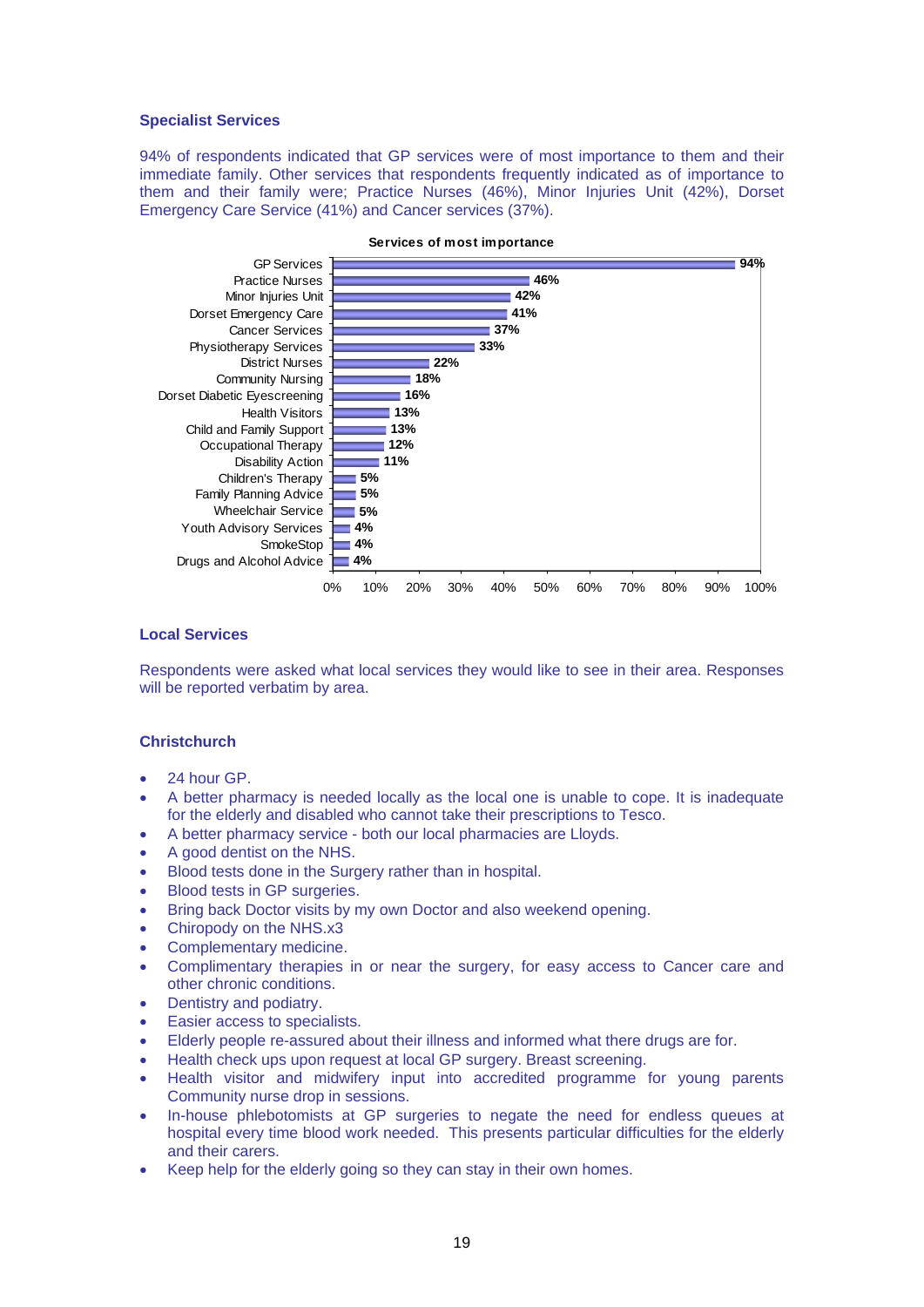- Minor injuries clinic.
- Minor injuries units.
- More direct advice and action to deter underage people drinking.
- More district nurses are needed, as well as support groups and advice lines for the elderly.
- More health screening.
- More help for people who suffer from a mental health crisis.
- More information for carers.
- More pro-active health checks for people aged 60 and over.
- NHS chiropodist for basic nail trims and corn treatments.
- NHS dentist, more physiotherapy and chiropractic treatment.
- Regular (say annual) medical assessment with own GP. As an ex serviceman I had annual PULHEEMS assessments. I have had nothing similar since discharge in 1983!
- Saturday morning surgery.
- To ensure GPs have sufficient resources to review patient's conditions, rather than just giving repeat prescriptions.
- To maintain the services at Christchurch Hospital. I use the Blood testing service there as I am on Warfarin and find the service first class. I hope that will not be taken away.
- Walk-in centre.
- Well Man Clinic, Well Woman Clinic, Hypnotherapy.
- Well Woman and Well Man clinics.

# **East Dorset**

- Improved ways of making GP appointments.
- A GP service where you don't have to wait for a week to see your own doctor!
- A more flexible appointment system.
- A quicker referral facility for those needing a diagnosis in hospital.
- A&E in Wimborne.
- Accessibility to your chosen GP and being able to book next day appointments.
- An open clinic for blood tests.
- Annual medical check for senior citizens. An improved service for Consultant appointments with less protracted stages.
- Better mental health services. Better communication from secondary care providers.
- Better surgeries. Our doctor is good but his surgery is poorly run.
- Blood tests with a shorter waiting time than the 6 weeks quoted by our GP.
- Chiropody on the NHS, X 2
- Chiropractic/osteopathy for straight-forward back problems.
- Cholesterol testing for over 50s and prostate tests for over 50s men, on same basis as smear tests. More preventative tests.
- Discussion groups for age related health issues.
- Doctors readily available earlier and later in the day.
- Doctors should make house calls.
- Drop-in clinics.
- Educational facilities. For children's health (mental and physical) and for cancer prevention - for a start.
- Fast track access to chiropractor and physiotherapy.
- Free parking for hospital visiting. Booking Doctor's appointments on line.
- Further expansion and use of small local hospitals suitable for minor surgery, chemotherapy, etc.
- Gasostrophy and eye clinics very poor, although other departments are excellent.
- General blood tests in Ferndown.
- Health check mobile units (supermarket sites) and free blood pressure and cholesterol checks.
- Improved care for the elderly that are living alone.
- Local hospitals for minor operations and procedures.
- Massage therapy with the physiotherapy service for the elderly.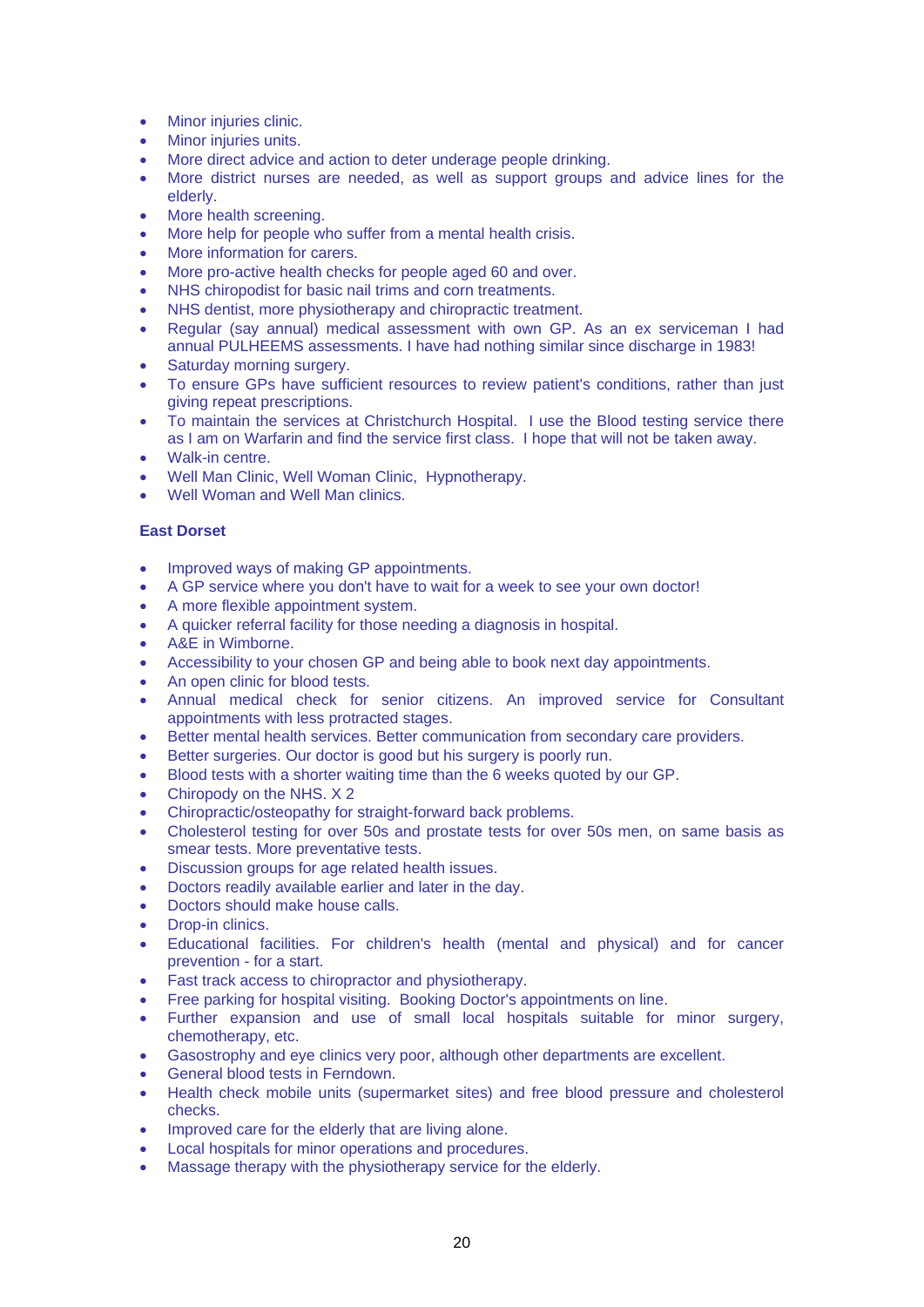- Mental Health Support Services.
- More emphasis upfront. Continual referring has taken me 10 months
- More hospital cars.
- More information for the elderly on facilities available from the PCT for example aids for the disabled- it is not always easy to know who to apply to for these items.
- More information regarding what pharmacies are open at weekends and bank holidays.
- More interaction using a website with my surgery I understand some surgeries allow you to contact your GP via a website and also allow you to request repeat prescriptions etc.
- More mental health services and more elderly services
- More NHS Information at Local events and venues.
- NHS Dentist. X7
- Older people may benefit from travel help. Perhaps a one-to-one service with free parking.
- Out of hours service. X 8
- Out of hours emergency service available at weekends.
- Perhaps an improved hospital care service.
- Psychological therapy (IAPT) for older people with mental health problems.
- Self-referral podiatry consultation.
- Some old people have great difficulty in travelling to the local doctor at allocated times.
- To see a doctor of nurse quickly in a walk in emergency department.
- Weekend GPs. X2
- Well person reviews.

# **North Dorset**

- 24 hour pharmacy.
- 24 hour walk in clinics.
- A & E closer to Gillingham than Salisbury or Yeovil
- A better phone service for 'out of hours' care.
- A change to the way in which GP surgeries will now phone patients back with appointment times.
- A comprehensive Well Woman clinic.
- A full time hospital with emergency services in Gillingham and Shaftesbury.
- A hospital in Gillingham.
- A hospital nearer Salisbury.
- A new local hospital. X 2
- Accident and Emergency department in Shaftesbury Hospital.
- Better local services.
- Better out of hours service at home.
- Better training for GP receptionists: they often appear to be hostile, unfriendly and on occasion stand around chatting whilst long queues form.
- Broader and more regular cancer screening.
- Closer hospitals, as we always have to travel to see a doctor.
- Dental access centres.
- Drop in GP service maybe once a week.
- Eye clinic; breast screening; much improved Accident and Emergency service.
- Family planning.
- Free chiropody for diabetics.
- From personal experience most essential services are already provided, both by community nurses and hospital providers. Any equipment needed is also readily provided.
- I would like someone to talk to someone locally about problems arising from hospital attendance and treatment.
- Increased preventative screening of common diseases
- It would nice to see hospital referrals speeded up an eight week delay is a long time.
- Late night surgery.
- Liaison with local community groups to give information.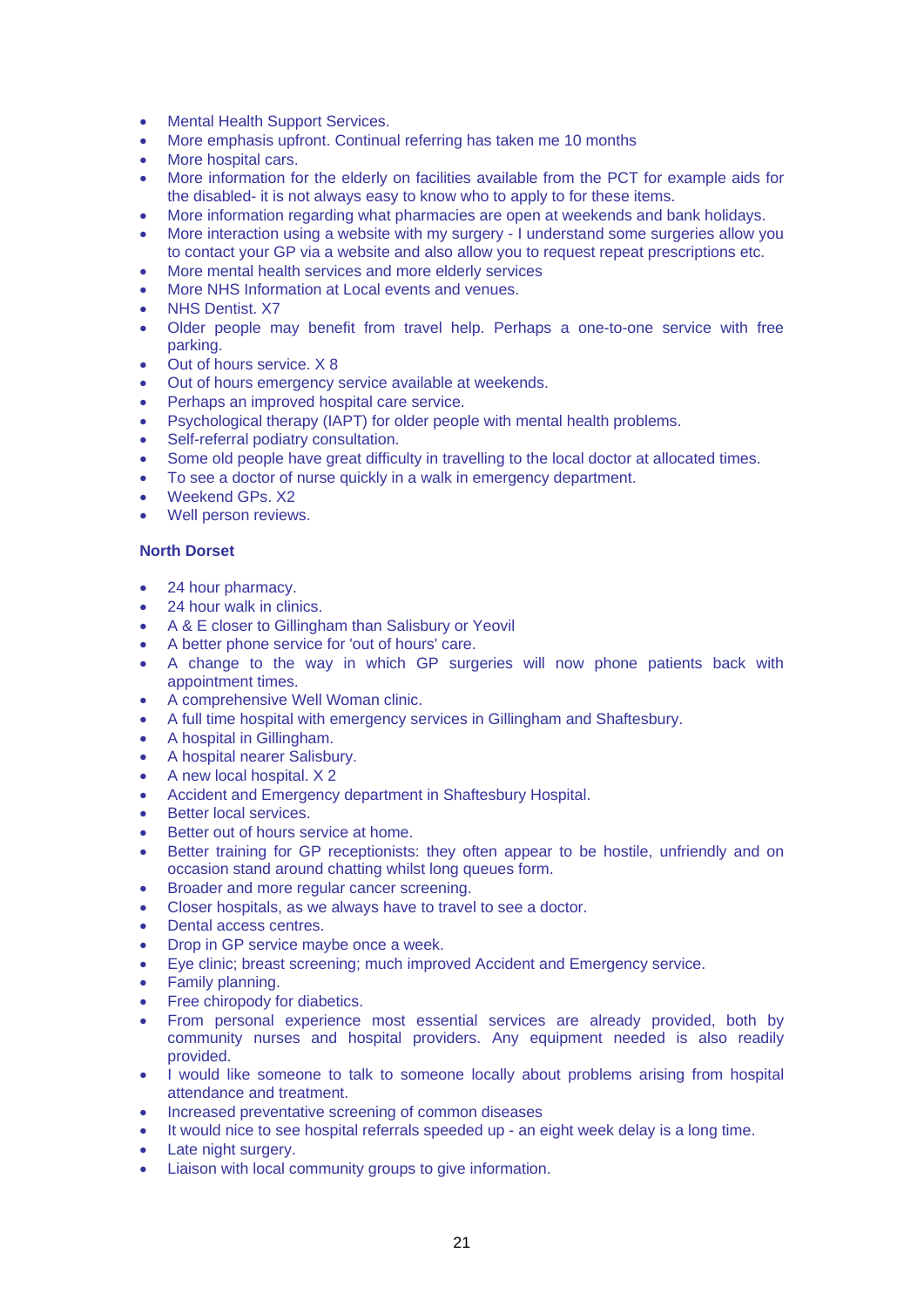- Mental health care for young people in primary and secondary schools.
- Minor injury/illness centres, some areas call them urgent care centres existing services at Dorset County Hospital should be maintained/supported
- Mobile medical services.
- More appointments at local hospitals /surgeries rather than having to make a 40 mile round trip to Dorchester.
- More care for the over 60's.
- More consultant clinics at local hospitals to save long journeys.
- More free dental and eye tests, as these are preventative medicine.
- More information on how to get help with palliative care.
- More knowledge and acceptance of the value and benefits of alternative therapies.
- More Physio/Osteo capacity at GP.
- More treatments generally and clinics for the elderly available locally in Shaftesbury.
- NHS dentist for adults in Stalbridge.
- **NHS Dentists.**
- Our GP surgery open on Tuesday pm and Saturday am like it used to be. Appointment availability. Apart from triage, we have to wait 3 days for appointment to see any doctor and 7 days to see the one of our choice.
- Out of hours service from own doctors.
- Out of hours service.
- Parkinson's nurse.
- Pharmacies should be open longer at weekends. Services should be retained at local hospitals, including GP led minor operations.
- Regular heart tests.
- Saturday morning GP surgery.
- Saturday surgery and better car parking at hospitals.
- Sexual Health Clinics.
- There are good services all round.
- Transport to hospital appointments.
- Walk in clinics closer than Yeovil or Salisbury.
- Weight loss help.

#### **Purbeck**

- Faster access to GP either by phone or surgery visit.
- Faster service for repeat prescriptions. It currently takes 1 week.
- A proper Accident and Emergency department in Swanage.
- A proper out of hours service.
- Better access to local GP surgeries.
- Bowen Therapy.
- Continuation of paramedic service at all times.
- **Dental services**
- Dentistry there is no NHS service is Swanage.
- Dentists.
- Eve clinic.
- Improve contact generally.
- Improved out of hours and overnight service by local GPs.
- Increased community care for helping elderly people to be as independent as possible. There is some very good care, but some people do not know what is available or cannot access it.
- Just better availability to GP when required at the moment there is a long wait for appointments
- Local Cancer related diagnostics and treatment to save long journeys from Dorchester to Poole.
- Maternity.
- Max availability of services at Swanage Hospital for 24 hours
- More at the Cottage Hospital in Swanage.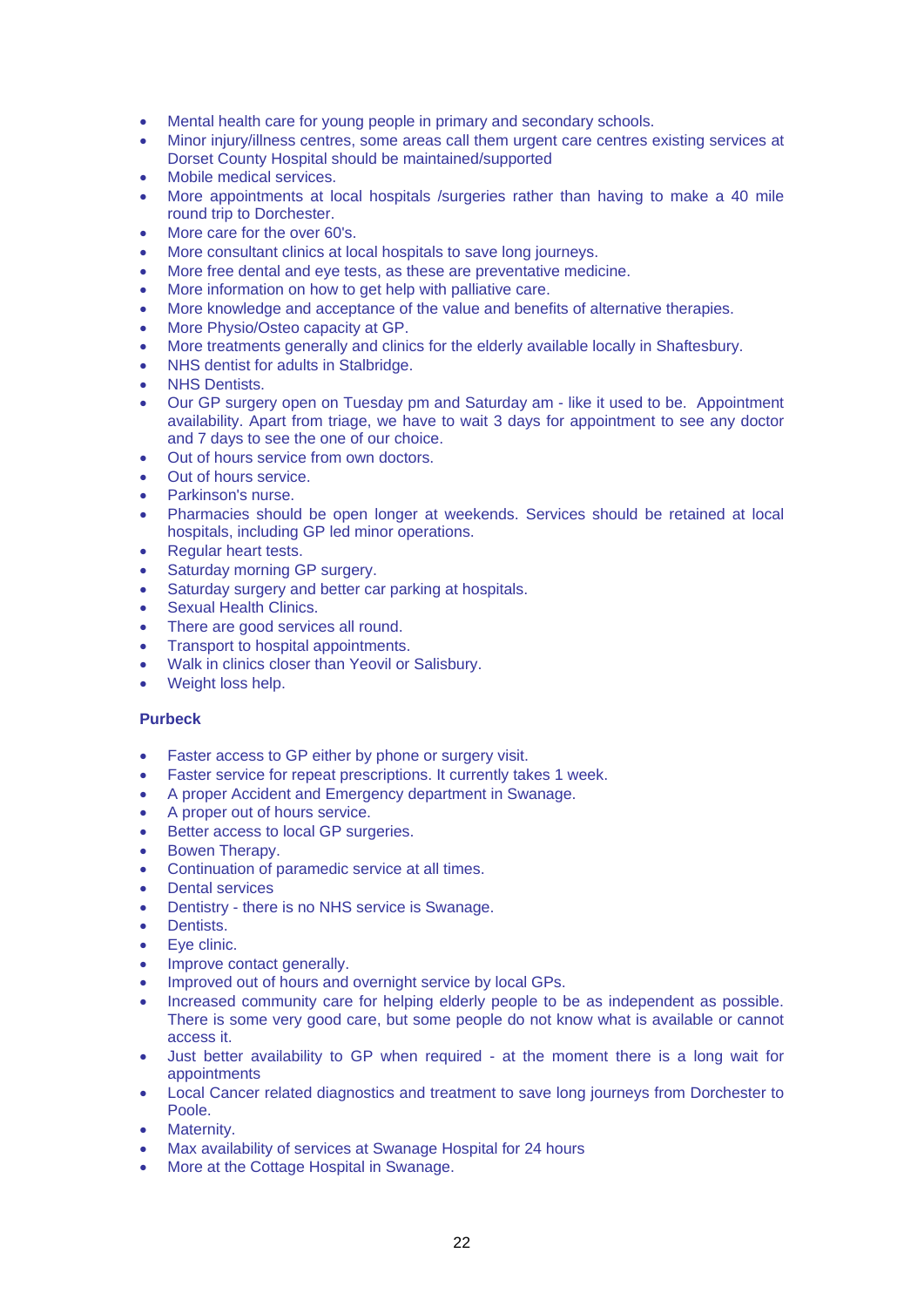- More district nurses are needed to visit the elderly for dressings, etc.
- More Doctors and Dentists.
- More groups for people with mental health problems to be held on weekends and evenings.
- More out of hours doctors surgeries.
- Out of hours GP.
- **Physiotherapy**
- Prompt response by out of hours doctors they are usually very unsatisfactory and represent poor value.
- Responsive out of hours service manned by local GPs
- Routine well people health checks
- Saturday morning surgery.
- Well Woman clinics.
- Young persons clinic.

#### **West Dorset**

- A clinic.
- A GP surgery in our village.
- Advice and clarity on units for adults.
- Advice to old people how to keep muscles active to keep atrophy at bay.
- **Better follow up**
- Better physiotherapy at doctors surgery.
- Better treatment for illnesses which occur more at the onset of old age e.g. cancer.
- Bring back the Accident and Emergency clinic in Weymouth.
- Cancer care at Dorchester Hospital.
- Cardiology; rheumatology; breast cancer services.
- Certainty of retaining hospital transport.
- Chemotherapy services at Dorchester hospital rather than having to travel to Poole
- Chemotherapy and radiotherapy sick people should not have to travel to Poole everyday.
- Chiropody / podiatry.
- Chiropody on the NHS.
- Chiropody on the NHS.
- Chiropody.
- Clear information between our nearest local services (Yeovil and Somerset and Dorset PCT).
- Content with services already provided.
- Day centres for the elderly.
- Delivering prescribed medications to one's home.
- Dental surgery at Lyme Medical Centre.
- Drop in doctors surgery.
- Early appointments.
- Eye clinic at Bridport Hospital.
- Full cancer services focus on elderly care.
- General Urinary clinic for young people.
- GP services more widely available at weekends.
- GP surgery on Saturday.
- Greater promotion of alcohol reduction strategies and working with statutory and nonstatutory agencies on good parenting.
- Hearing aid clinic in Bridport.
- Home visiting by Doctor if necessary.
- I believe the local NH
- I would like to see some consistency throughout the NHS. It is a disgrace that some drugs are not available on the NHS in some areas. The NHS is not national.
- Improved hospital car service.
- Keep all present services at Dorchester Hospital.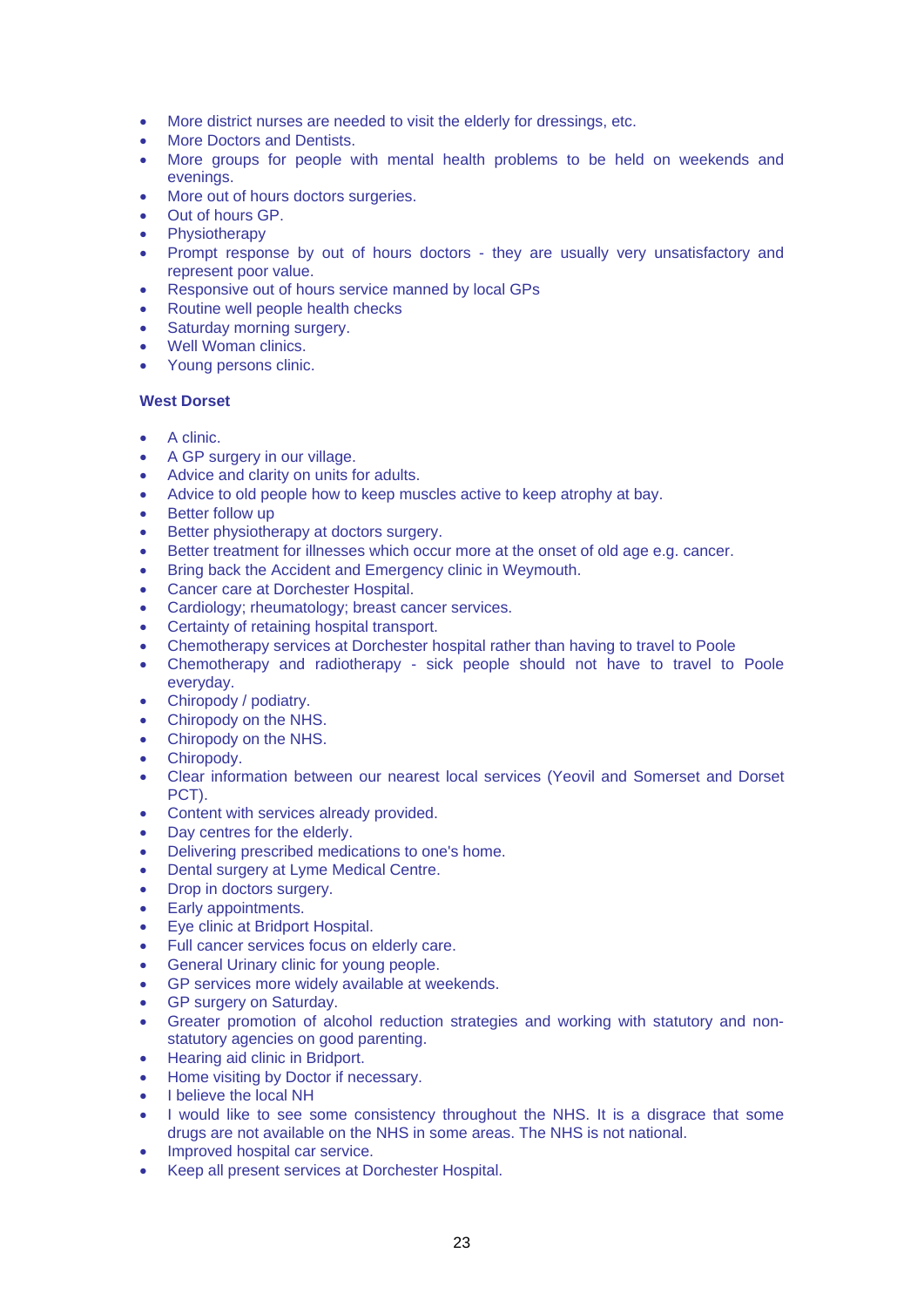- Keep current services local. We have a fifty mile round trip to Dorchester Hospital and there is currently talk of services transferring to Poole, which would be around 110 miles and take around three hours on public transport.
- Leisure centre activities which are free to everyone, especially swimming.
- Linking fitness and slimming clubs with the NHS; offering more courses in stress management and handling old age equipment.
- Local cancer treatment rather than having to go to Poole.
- Local doctors available at weekends.
- Local out of hours doctors on call.
- Longer hours at doctors' surgery.
- Maintain all existing services in west Dorset and do not centralise into Bournemouth and Poole.
- More accessible support for carers of dementia patients.
- More breast cancer care and more affordable hospital transport with Dorchester.
- More clinics in Bridport instead of having to travel to Dorchester or Poole.
- More dedicated help for dementia patients is needed, as well as respite for carers.
- More dental services Charmouth Dental Service is very overstretched.
- More flexible GP hours.
- More minor surgery at GP practices.
- More nurse practitioners as they seem more accessible.
- More opportunity to have appointments with consultants at Bridport Community Hospital.
- More positive approach to health screening, advice, more preventative measures generally.
- More support for carers of disabled children by way of the NHS, not social services.
- More visits for sufferers of Obsessive Compulsive Disorder.
- Neuro physio in addition to what we have
- NHS counselling and support services.
- **NHS Dentist.**
- Out of hour's pharmacy.
- Pharmacies.
- Physiotherapy.
- Pulmonary Rehab Unit.
- Radiotherapy my wife had breast cancer recently and it was disgraceful that she had to travel to Bristol for treatment.
- Rehab.
- Saturday doctors clinics.
- Services that are safe and effective and responsive PLUS better, faster alternatives to emergency hospital admission.
- Support groups.
- Teenage health drop-in clinic.
- Tests for osteoporosis available at the doctors' surgery.
- The development of local services associated with GP surgeries, ie when in Spain recently I needed a small x-ray I was not sent to a hospital, the facility existed on site. Similarly when travelling again I needed minor surgery, this too was on site.
- To ensure that elderly people receive reasonable medical care. I have not seen my GP since June 2005.
- Walk in clinics
- We need the full range of services locally including maternity and SCBU.
- Weekend care.
- Well Woman clinics.
- Would like GP surgeries to open Saturday and later in the evenings.
- X-rays.